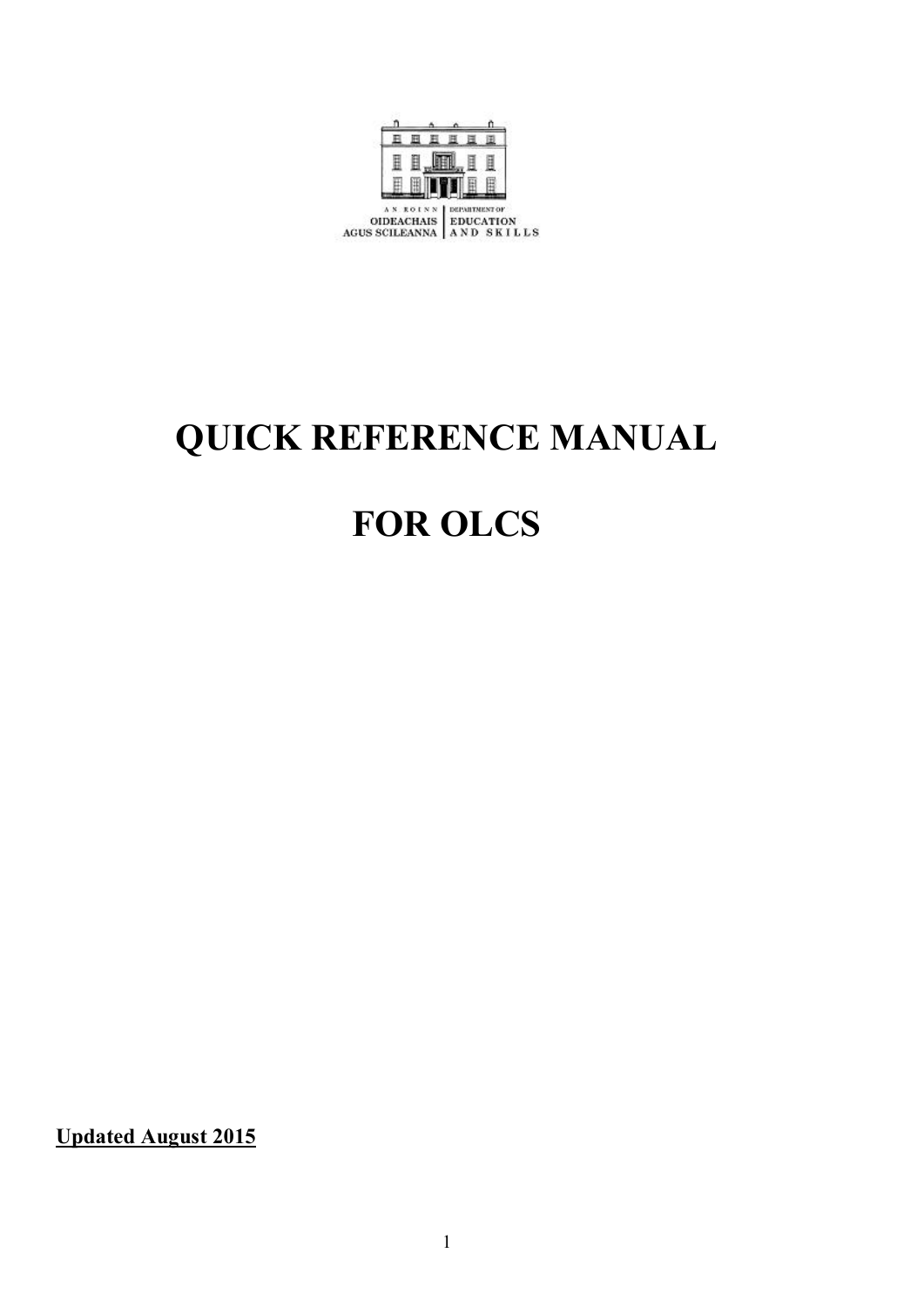# **Table of Contents**

| .23 |
|-----|
|     |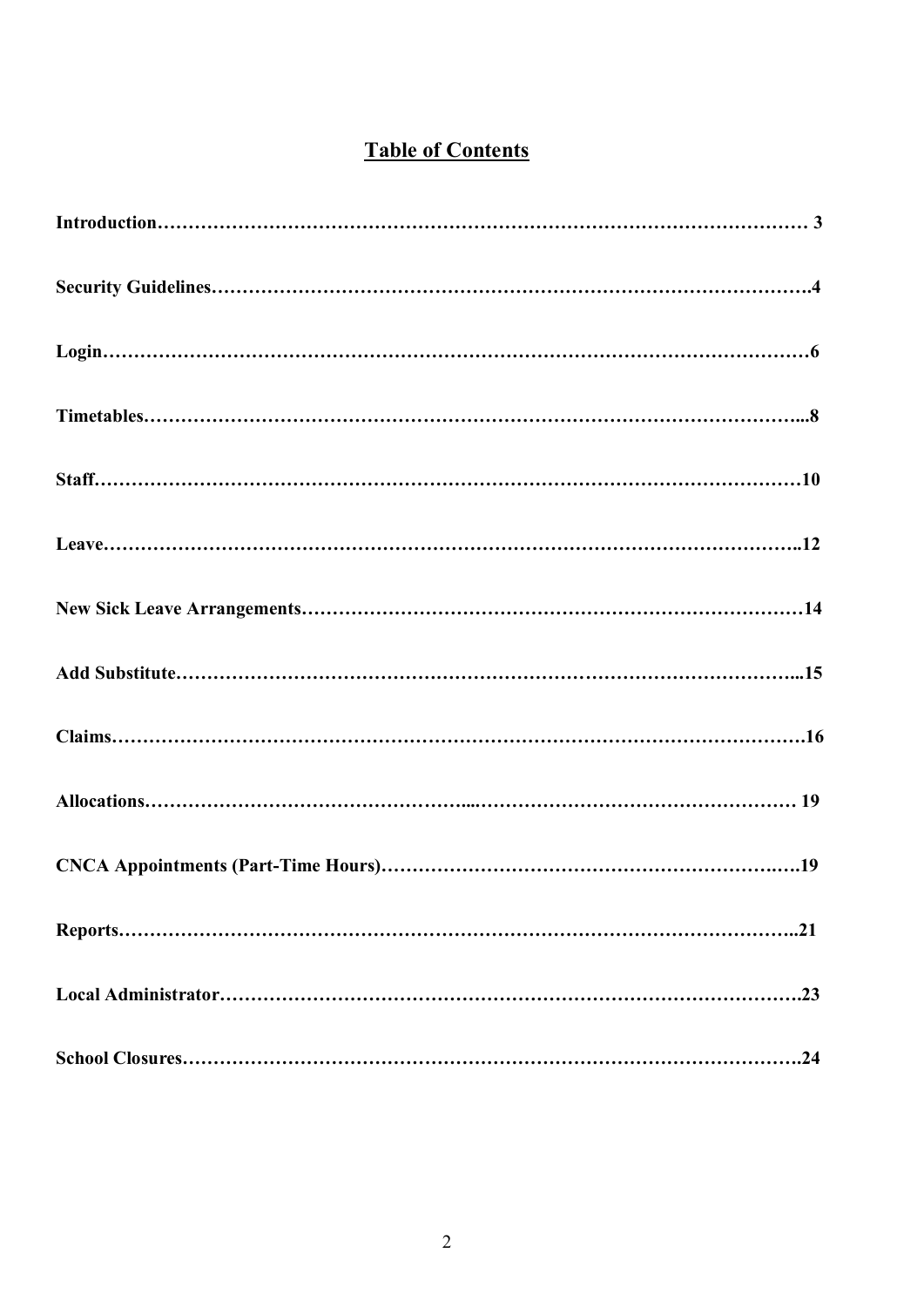# **Introduction**

**Welcome to the Department of Education and Skills Online Claims System (OLCS).** 

**The system is designed to enable schools to record all absences (Substitutable and Non Substitutable) for all Staff Members paid directly on the Departments payroll and to make claims for substitution in respect of teachers and special needs assistants.** 

**The data input by schools, once validated, updates the Department's Payroll and Personnel systems and issues payment directly to the substitute staff members concerned, if applicable.**

**We have prepared the following manual to assist you in becoming familiar with the use of the Online Claims System. It is recommended the user refers to this manual to assist with any queries that arise when entering data.** 

**In addition to this guide there is a detailed Online Help on the system. This can be accessed by clicking the Help tab which is located on the top of each screen.**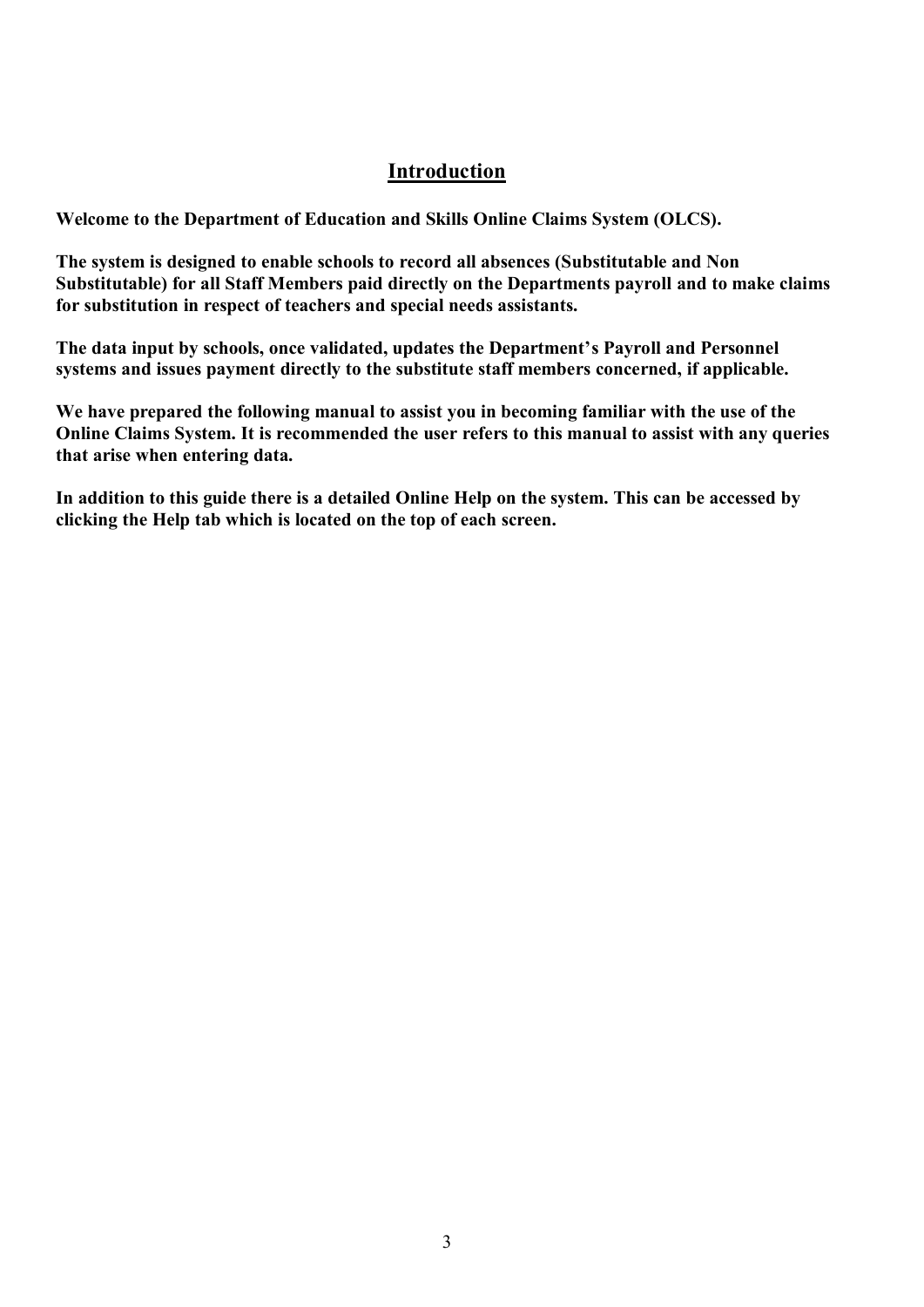# **Security Guidelines for Boards of Management and Staff Designated to operate the On Line Claims System in Schools**

#### **Introduction:**

The On Line Claims System was introduced in Post Primary Schools on 6<sup>th</sup> November 2006 and on a phased basis in Primary Schools from April 2007 to March 2008.

#### **Roles:**

As outlined in previous documentation issued from the Department there are four distinct roles with three User IDs assigned to personnel at school level to operate the system.

These roles are as follows:

#### *Data Entry*

The role of the Data Entry person is to input the data i.e. input the details of absences of staff members, claims for casual and non-casual staff members and other details to the system.

#### *Data Approver*

The role of the Data Approver is to verify that the data input by the Data Entry person is correct and to approve the data.

#### *Local Administrator*

The role of the Local Administrator is to re-assign Data Entry roles within the school and to reset Data Entry passwords. (This role does not require an additional User ID and the role is assigned to the Data Approver role). **It is essential that the OLCS Section of the Department is notified in writing immediately if any OLCS user leaves your school or no longer requires access to OLCS so that their account may be de-activated.**

#### *Second Approver*

A Second Approver role is required to approve the leave/claims in respect of the Data Approver's absences and can also approve data entered by the Data Entry person.

## *User ID and Passwords:*

Each of the roles has a User ID. The initial User ID for the Data Entry, Data Approver/Local Administrator and Second Approver were issued by the Department. **The User ID is specific to an individual and should be retained carefully and not disclosed to anybody. You must not ask your computer to remember your security details.**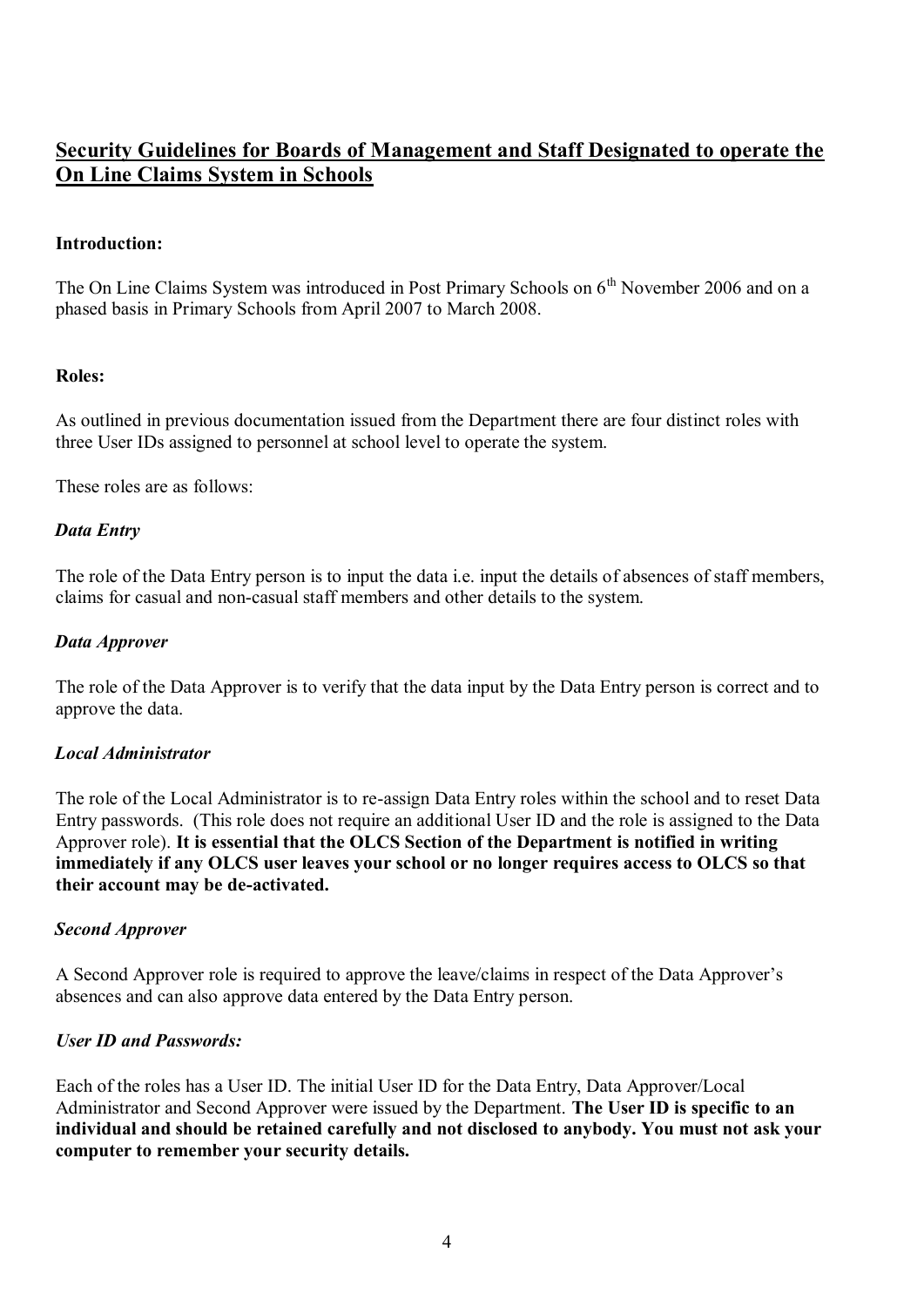The designated Data Entry person and Data Approver of the system should be advised to keep their passwords and other information secure at all times and not to pass them to other members of staff. If the user or approver must leave the P.C. unattended s/he should logout of OLCS.

The Esinet site is a secure site and as a security measure if you have not used OLCS for more than one hour you will be automatically logged out of the system.

If you lose your login details or forget them we may ask you to authenticate the details you provided when you registered on OLCS.

## **General:**

To ensure the integrity of the system schools should comply with the following:

Boards of Management have a responsibility to ensure that at school level the integrity of the system is maintained at all times.

Boards of Management are advised that under no circumstances should the same person in a school undertake the role of Data Entry person and Data Approver.

The Data Entry person and Data Approver should always ensure that details of the teachers and special needs assistants are input correctly to the system. In particular they should check that bank account details are input correctly.

If a staff member requires details of their absences there are facilities on the system to print various reports. The reports should be printed by personnel designated to use the OLCS within the school and given to the staff member.

As with all computerised systems an audit trail of records and the times of transactions are maintained on the system.

Schools should ensure that documentation in relation to the completion of OLCS details are retained securely i.e. medical certs., attendance at in-service/in-career, parental leave and carer's leave for a minimum of 5 years.

The Data Entry person and Data Approver should ensure that supporting documentation e.g. medical certs etc. have been obtained from the staff member prior to recording the details on OLCS.

The Data Entry person should not be a person employed as a Special Needs Assistant in the school.

The Board of Management should be made aware that a facility exists on OLCS to produce a report of all absences taken by teachers and SNAs in a defined period.

A copy of this document should be given to each member of the Board of Management.

Payroll Division.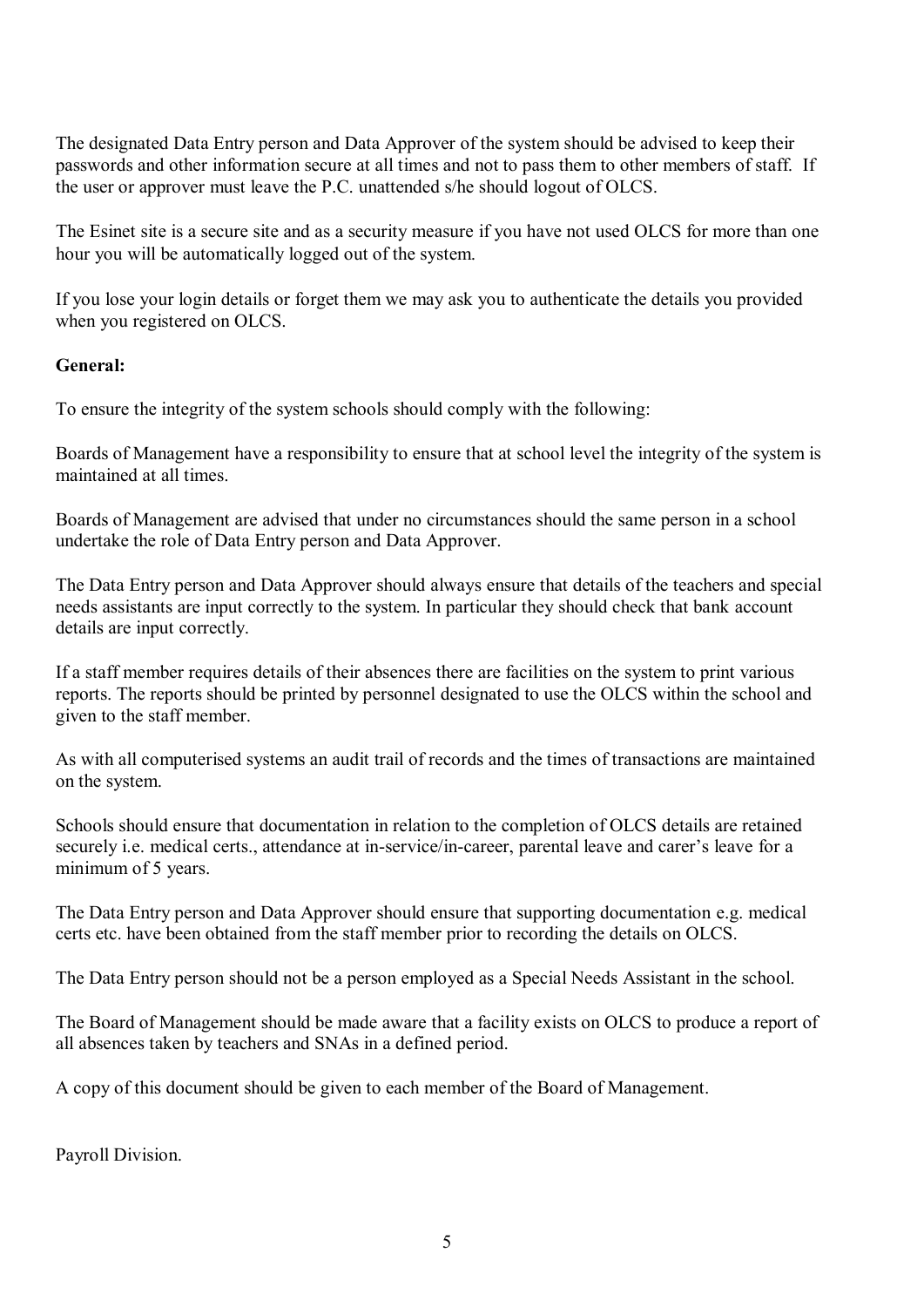# **LOGIN**

# **Esinet Login**

To login enter [www.esinet.ie](http://www.esinet.ie/) on the address line on the Browser. This opens the Login to Esinet Portal. (First time login)

- 1. Enter User ID-----------(given by the Administrator in your school for Data Entry role or by the Department of Education and Skills for the Approver Role)
- 2. Enter Password --------- (given by the Administrator in your school for Data Entry role or by the Department of Education and Skills for the Approver Role) which must be changed after 1<sup>st</sup> Login. (The password must contain at least one numeric character).
- 3. Personal Question---------------Leave blank on  $1<sup>st</sup>$  Login. This will be one of three questions which will be randomly selected i.e.Date of Birth, Place of Birth, Pin number (any four digits)
- 4. Click Login

# **Self Registration**

- 1. Personal Question. D.O.B./Place of Birth/Pin Number (All 3 questions must be answered)
- 2. Enter an e-mail address for the reset of your password
- 3. Challenge Question. Select one question from the drop down list and answer. This may be asked to verify your identity if calling your Payroll area to have your password reset.
- 4. Password Details. Enter old password (given by Administrator or Department). Enter new password and repeat. Your password must contain at least eight characters, one of which must be numeric and cannot be the same as a previous password.
- 5. Click Save.

## **As the login is case sensitive the same format of upper/lower case letters must be used in all logins.**

## **(Second and subsequent logins)**

- 1. Enter User ID
- 2. Enter Password
- 3. Answer Personal Question
- 4. Click Login, this brings you to the Esinet homepage and click on OLCS On Line Claims System which opens the OLCS Landing Page with access to all applications.

# **Note:**

# **If the system has not been used for more than 60 mins the user is automatically logged out.**

# **All users will be forced to change their password every 100 days**

# **Logout**

- 1. Click Logout located on the blue line on the top of the screen. A logout message is displayed
- 2. Click Yes. A confirmation message is displayed.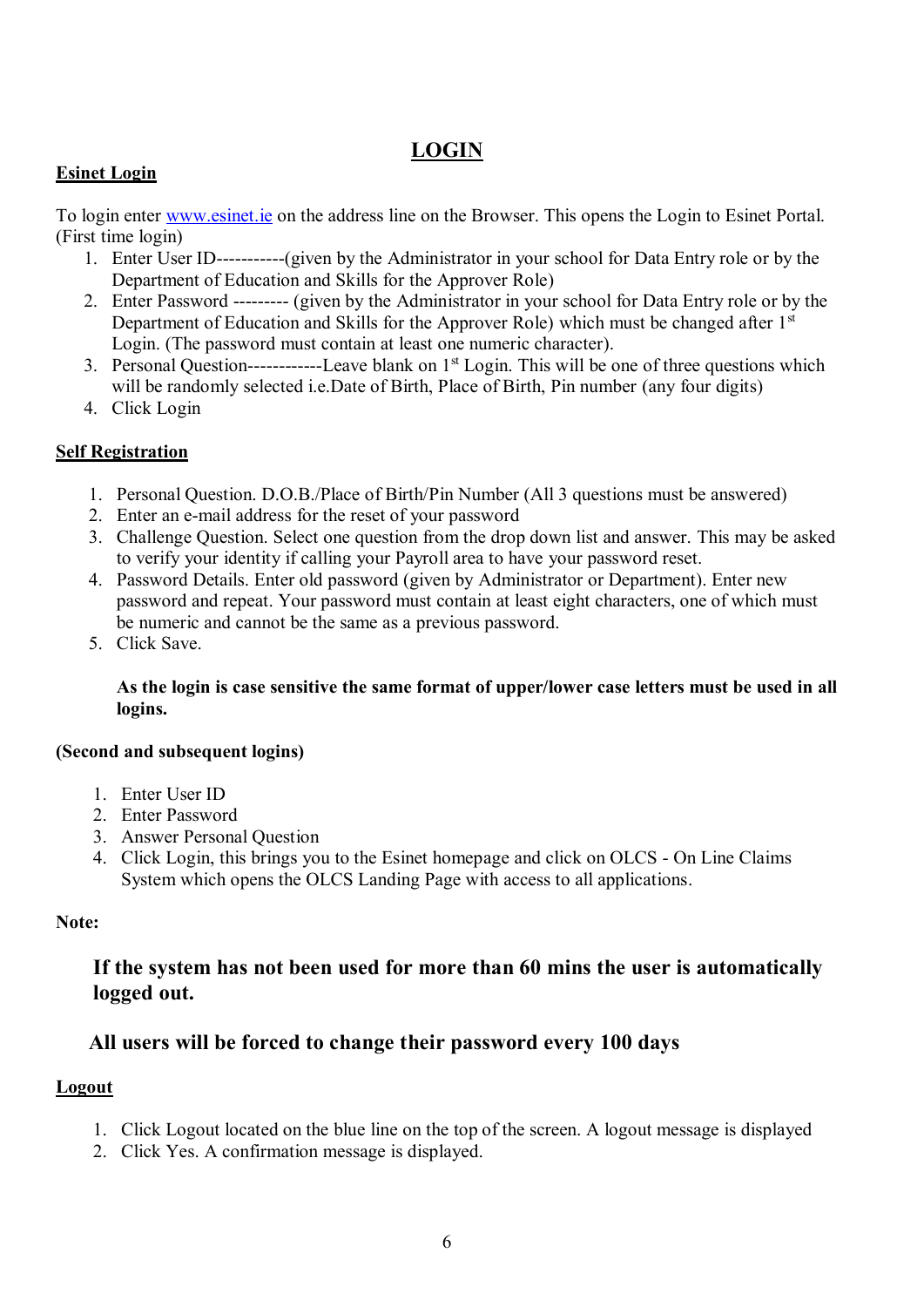#### **Locked Out of the OLCS System**

After 3 unsuccessful attempts to login to OLCS the system will lock you out. A screen will display asking the user to answer the 3 personal questions and the challenge question. Once these are answered and submitted an automated password will be returned to the user to the e-mail address supplied by the user. Please ensure that this e-mail is kept up to date.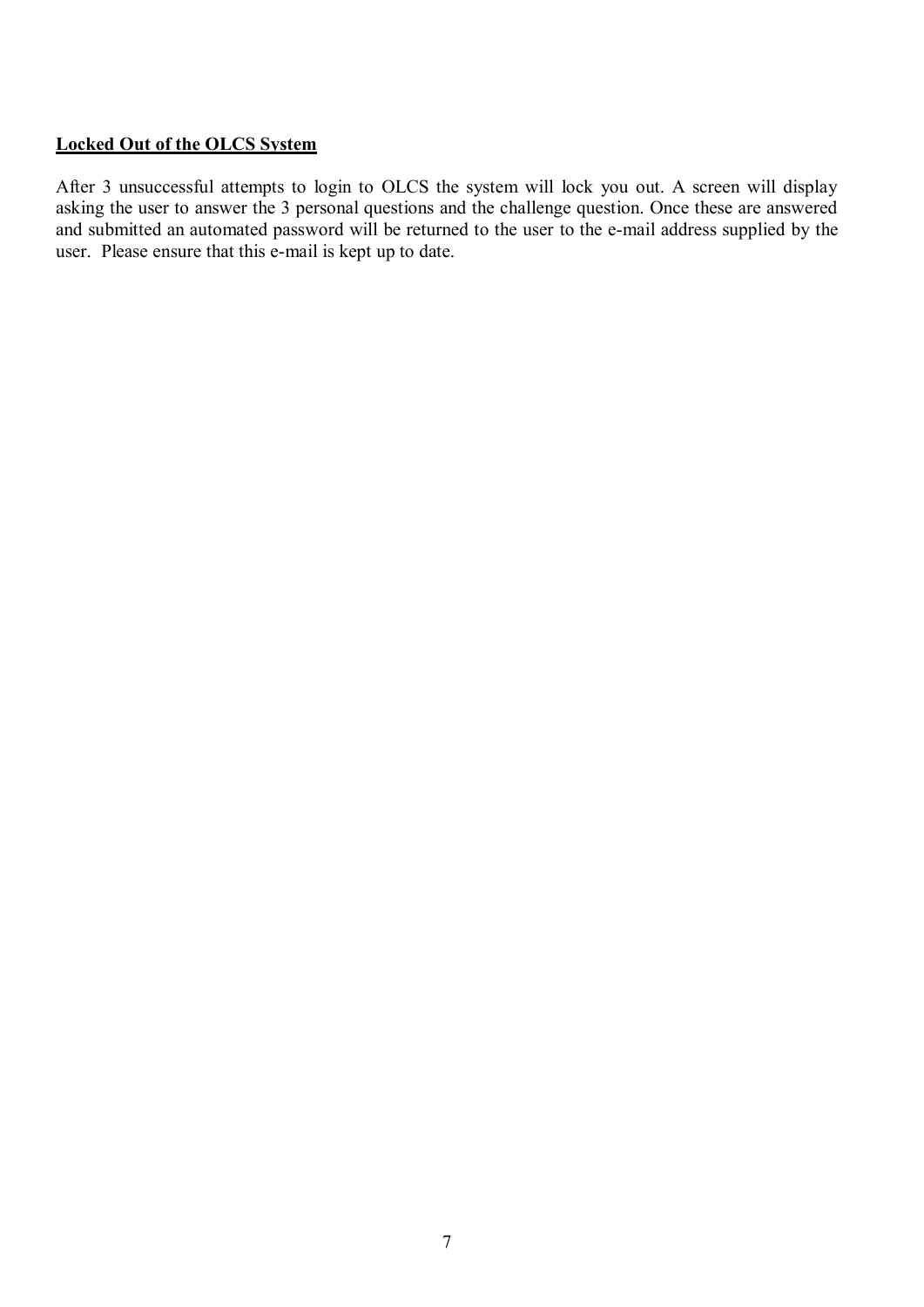# **TIMETABLES (Post Primary Schools only)**

# **Search Timetable**

Before adding a timetable a search must be performed to see this timetable does not already exist. More than one timetable may exist for any week e.g. some schools may have a different structure for Friday and will require a separate timetable from Monday to Thursday.

- 1. Click on the Timetable Search link on the OLCS menu option.
- 2. Enter the Date From and Date To or select the Status from the drop down menu and click search.
- 3. If the search returns the correct existing timetable click on the hyperlinked timetable ID to view the Timetable.
- 4. A new timetable is only required if a timeslot has changed from the existing timetable.

# **Add Timetable**

A timetable can only be added by a user with an Approver Role.

- 1. Click on Add Timetable.
- 2. Enter name for Timetable e.g. Timetable 2015/16 or Timetable 1.
- 3. Enter the date effective (Please note the date effective should be the first Monday of the calendar year)
- 4. Select the days the Timetable is effective for (Please note that if the timeslots are not the same for everyday it will be necessary to add more than 1 timetable).
- 5. Enter the number of class periods.
- 6. Enter morning break after relevant period e.g. if there are 2 classes before break then morning break is after period 2.
- 7. Enter lunch break after relevant period e.g. if there are 5 classes before lunch then lunch break is after period 5.
- 8. Click Next
- 9. Enter start and end time period for each class and break. Please note the timeslots are recorded using the 24 hour clock and note that the start time of each period is the end time of the previous period.
- 10. Click Save

# **Delete Timetable**

A Timetable can only be deleted if it has never been in use in the school i.e. "Awaiting Active Date".

- 1. Search for the Timetable and select "Awaiting Active Date" from the status dropdown menu and click Search. The From and To dates must include the date of the Timetable to be deleted.
- 2. Click hyperlinked Timetable ID on the Timetable search results screen which opens Change Timetable screen.
- 3. Click Delete and Yes to confirm the deletion. (Note: If deleted timetable is due to deactivate a currently active timetable, it will not be deactivated)

## **Deactivate a Timetable**

A timetable cannot be deactivated if there is only 1 active timetable unless a new one is added (See Add Timetable). A current timetable must be in use at all times.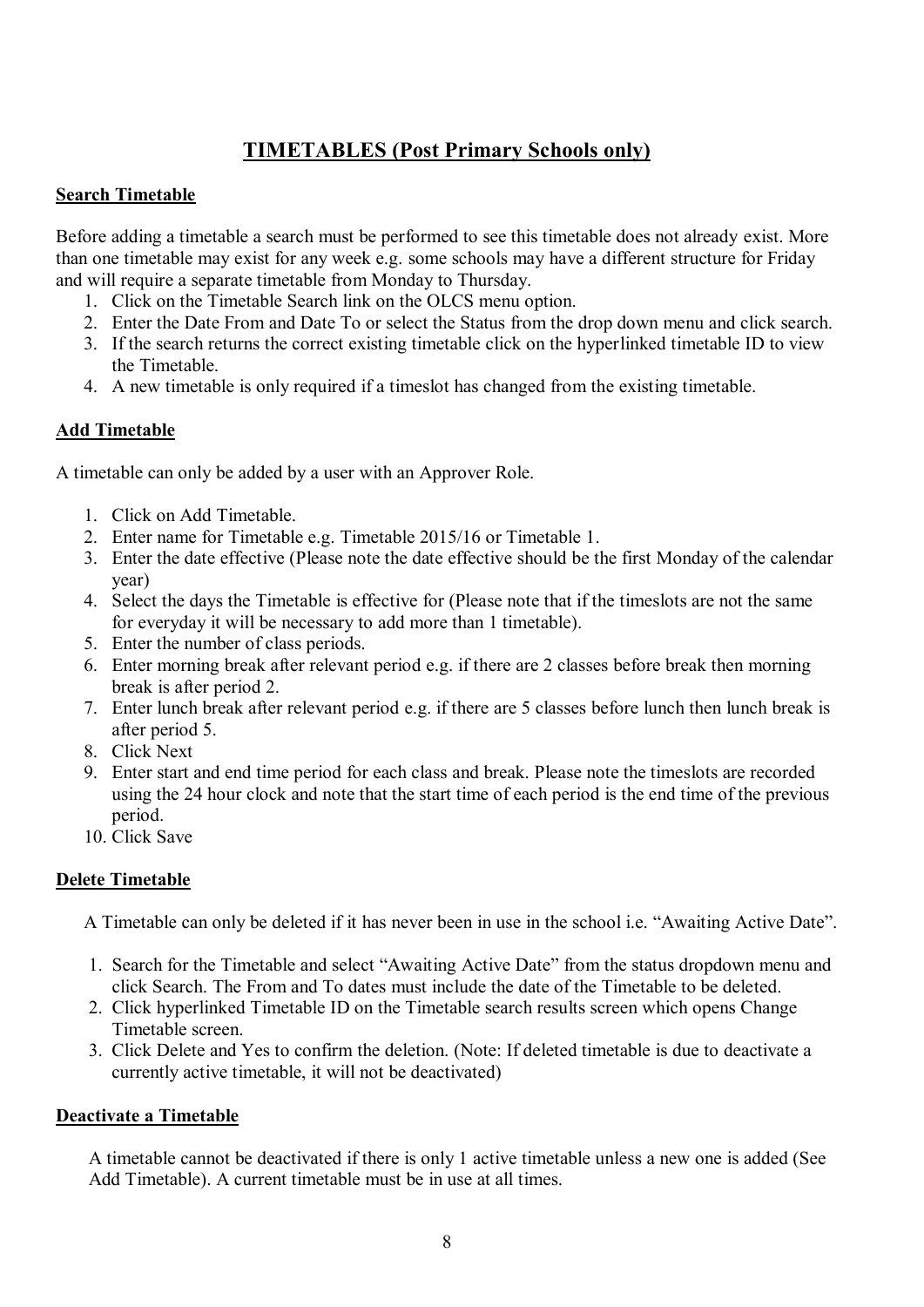- 1. Click on Deactivate Timetable.
- 2. Highlight the timetable you wish to deactivate and click deactivate.
- 3. Enter the date you wish to deactivate the timetable from (Please note that a timetable can only be deactivated from a Monday in the future).
- 4. Click Deactivate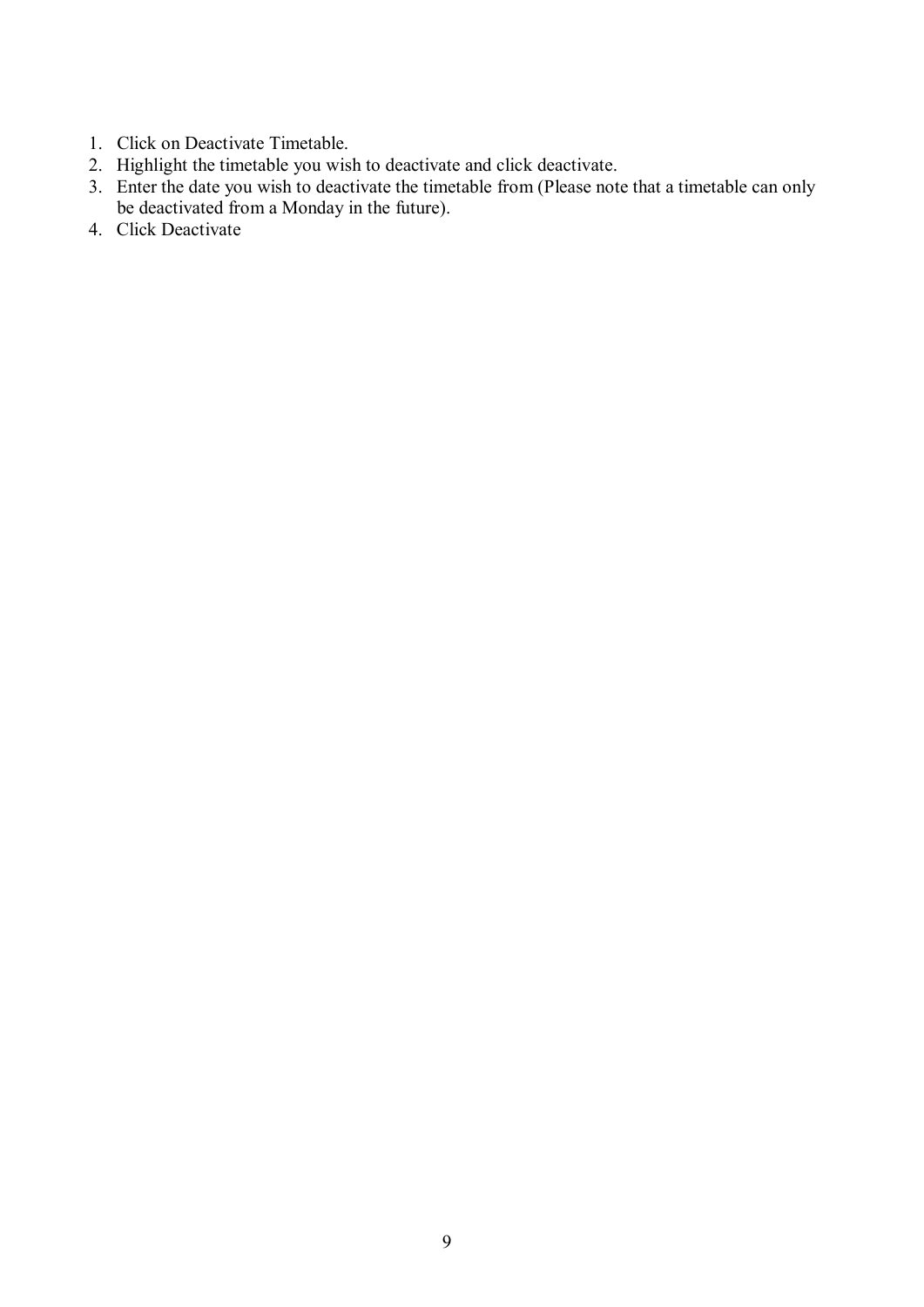# **STAFF**

# **Search Staff Member**.

Before adding a new staff member a search must be performed to see that they do not already exist on the Departments database. If the staff member has been previously paid through the Payroll please ask them to confirm their PPSN.

- 1. Click on Search under Staff on the OLCS menu which opens the Staff Search screen.
- 2. Enter the PPSN of the Staff Member and click Search. If the search is successful the Staff Member will be returned in the Staff Search Results. If no results are found the options given are New Search or Add Staff .The new Staff Member can be added from here or from the Add Staff on the OLCS Menu on the left of the screen as detailed in Add Staff Member.

# **Add Staff Member**

A new staff member can only be added by a user with a Data Entry Role. Only casual and non-casual staff members will be set up using this process.

- 1. Click on Add under Staff on the OLCS menu.
- 2. Enter the PPSN of the staff member and click Search.
- 3. If the search returns no records then click Add Staff.
- 4. Complete all personal details on page 1 and click Next which will open the bank account details screen
- 5. Enter the BIC and IBAN details and click on get Financial Institute Name.
- 6. Click Next.
- 7. Tick Staff Member Type i.e. Teacher or SNA/Child Care Worker. Leave Pre 1999 Employment details blank. Complete employment status (Registration details). Tick PRD. Secondary Employment e.g. Main or Subsidiary Employer.
- 8. Click Next
- 9. Complete Declaration in accordance with the Public Service Pensions Act 2012 page and click save.
- 10. If satisfied with all the information entered click on send to Approver or if an amendment is required click on amend. Once details are sent to Approver a confirmation message is displayed. Click ok. This gives the option to print a copy of the details entered. When the statement is printed a copy is given to the Staff Member for verification and a copy is retained in the school.

## **Change Staff Member Details**.

Only a person with data entry rights can change the details of a casual non casual staff member

- 1. Click on Search under Staff on the OLCS menu, enter the PPSN of the staff member, click Search then click the hyperlinked PPSN in the staff search results screen.
- 2. All personal details can be changed except for the PPSN
- 3. All Financial Institute details can be changed.
- 4. When all changes are made click Save to open the Change Staff Member Successful screen and click **Send to Approver**. A confirmation message is displayed, click Ok, this gives the option to print an updated Staff Member Statement.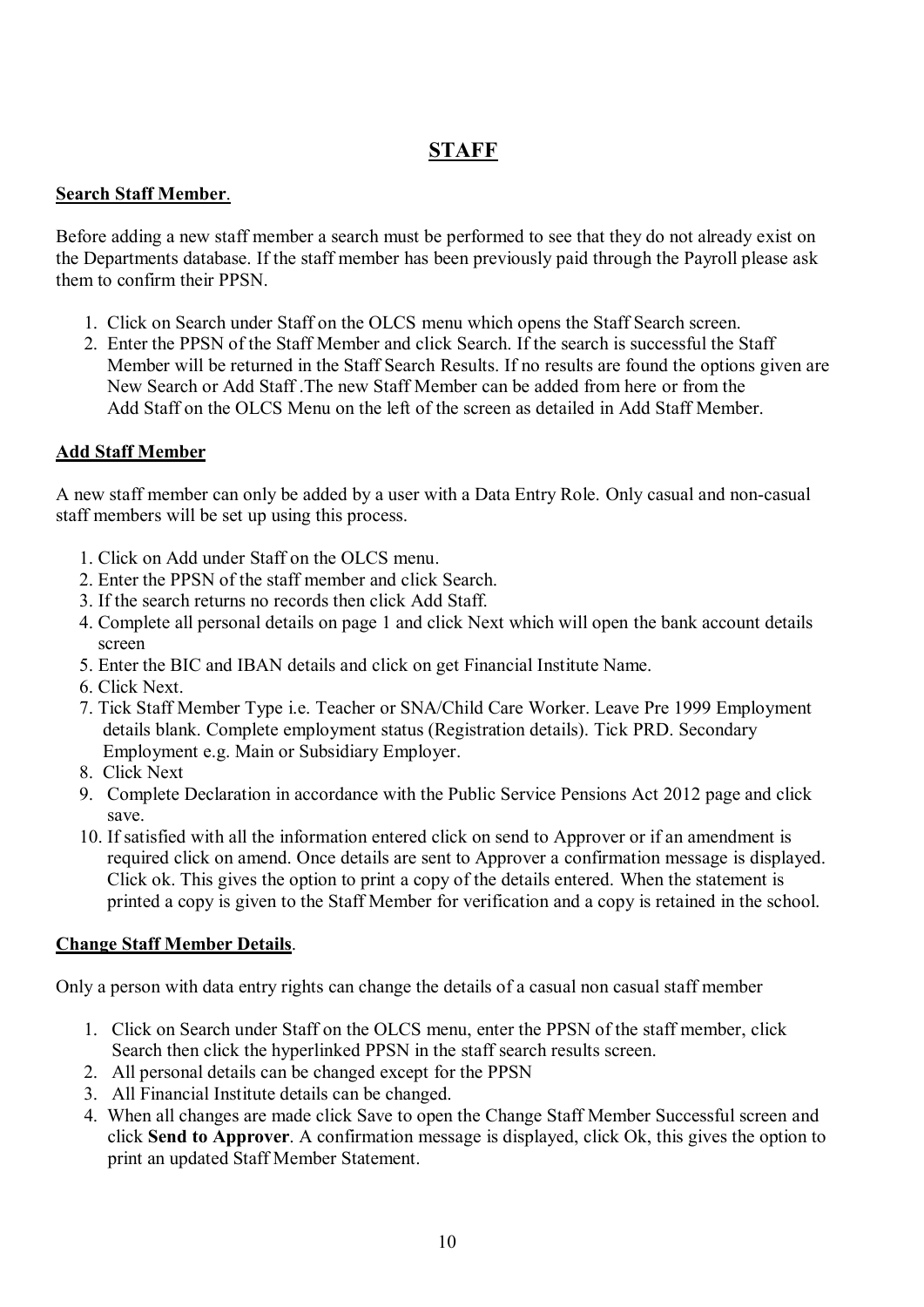## **Approve Staff Member**

A new staff member can only be approved by a user with an Approver Role.

- 1. Click on the Approver's Worklist.
- 2. Click Staff tab to view all staff members "Awaiting School Approval".
- 3. Click hyperlinked staff member PPSN on the worklist to view staff member details and click Next at the end of each screen to move on.
- 4 On the last screen "for Approver Use Only" please answer all questions.
- 5. Once satisfied with all details the Approver clicks Save which opens the Change Staff Member Successful screen.
- 6. Click Send to DES to validate the Staff Member or click Reject to return the Staff Member's details to the Data Entry persons Error Report for further change.

#### **Delete Staff Member**

A Staff Member who has been added in error can be deleted by the Data Entry Person provided they have not been allocated a Department payroll number.

- 1. Click on the hyperlinked staff member PPSN on the Work in Progress Worklist or the Staff tab of the Errors Report Worklist to view the Staff Member's details and click Delete. A delete /confirmation message is displayed.
- 2. To fast track the deletion, tick the checkbox and click Delete. A delete/confirmation message is displayed.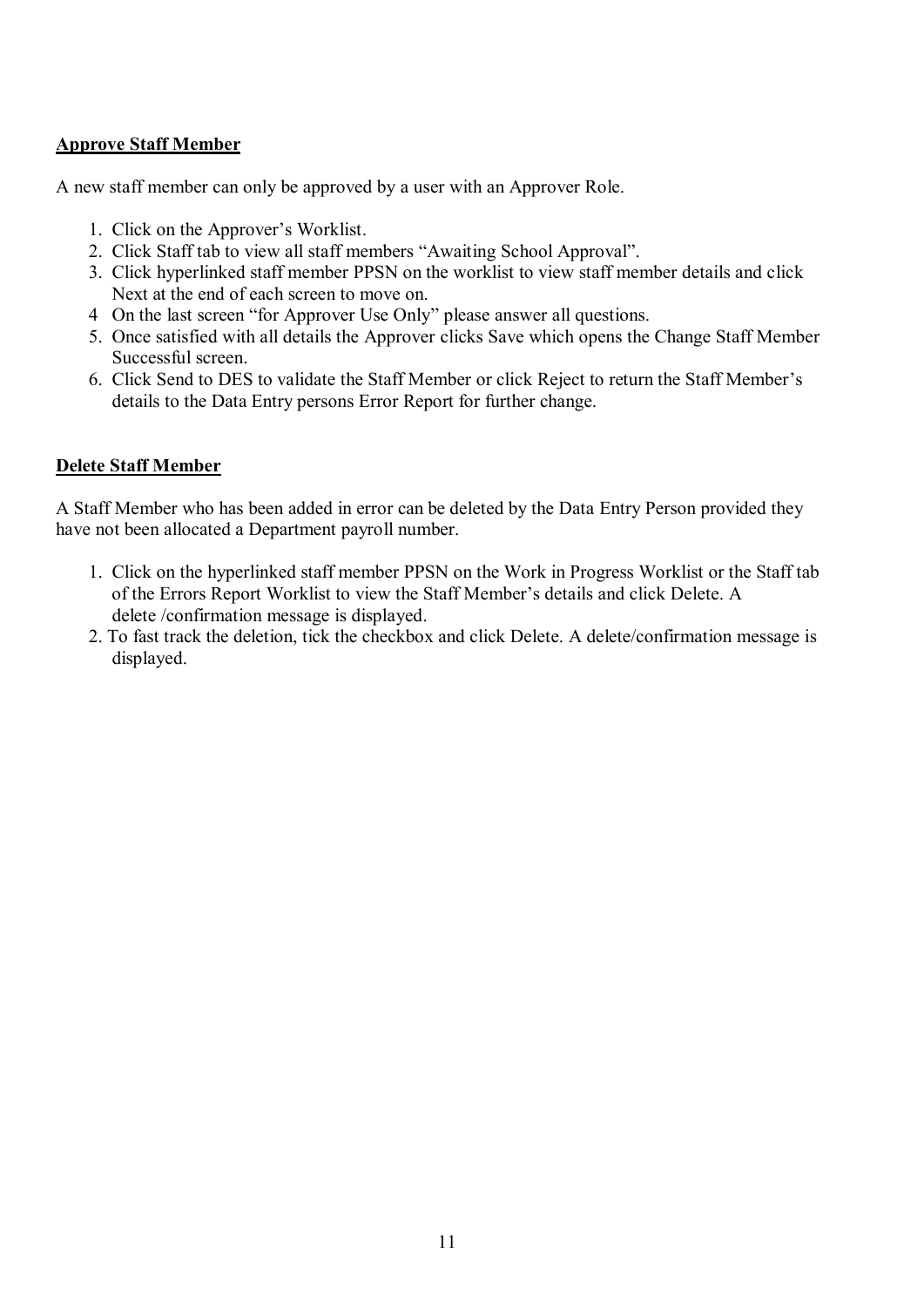# **LEAVE**

## **Add Leave**

A new leave record can only be added by a user with a Data Entry Role. Leave records e.g. Maternity leave may be added for dates in the future.

- 1. Click Add under leave on the OLCS menu
- 2. Enter start and end date and click Next
- 3. Select the staff member on leave, the leave category and sub category and click Next.
- 4. If the leave sub category is certified illness click Next and then click Add Certificate.
- 5. Enter the certificate Start and End date which must correspond with the dates on the leave record. Click Add. This generates a certificate number which should be recorded on the back of the hard copy certificate and filed.
- 6. Where **Sick** leave is entered in excess of 31 days e.g. 01<sup>st</sup> March 15<sup>th</sup> April two separate certificates need to be recorded in this case  $01<sup>st</sup>$  March – 31<sup>st</sup> March and then from  $01<sup>st</sup>$  April – 15<sup>th</sup> April. Please note an OHS reference number is also required in this instance.
- 7. Click Next and Add to store the certificate. A Confirmation message is displayed.

# **Please note that Unpaid Leave must be entered at least 4 weeks in advance so that the deduction meets the relevant payroll to avoid overpayment of salary.**

# **Search Leave**

Both data entry personnel and Approvers can Search leave. Users can only search for leave records related to their school. Leave records are not recorded for substitutes or staff that have CNCA Appointments only.

- 1. Click Search under leave on the OLCS menu for previously added leave.
- 2. Enter the search criteria (e.g. by staff member, by dates or by leave category). At least one of the fields on the screen must be populated.
- 3. Click Search. This returns all leave records meeting the search criteria.

# **Change Leave**

A leave record can only be changed by a user with a Data Entry Role. If the leave record is attached to a claim or the Leave status is Processed, Part Processed or Verified by DES it cannot be changed/deleted.

- 1. Click Search under leave on the OLCS menu.
- 2. Select the absent staff members name and click search.
- 3. Click on the hyperlinked start date of the leave requiring change on the Leave Search Results screen.
- 4. Change details as required. (Note: the start date of the leave record cannot be changed. The record must be deleted and a new record added).
- 5. Click Next and Save. A confirmation message is displayed.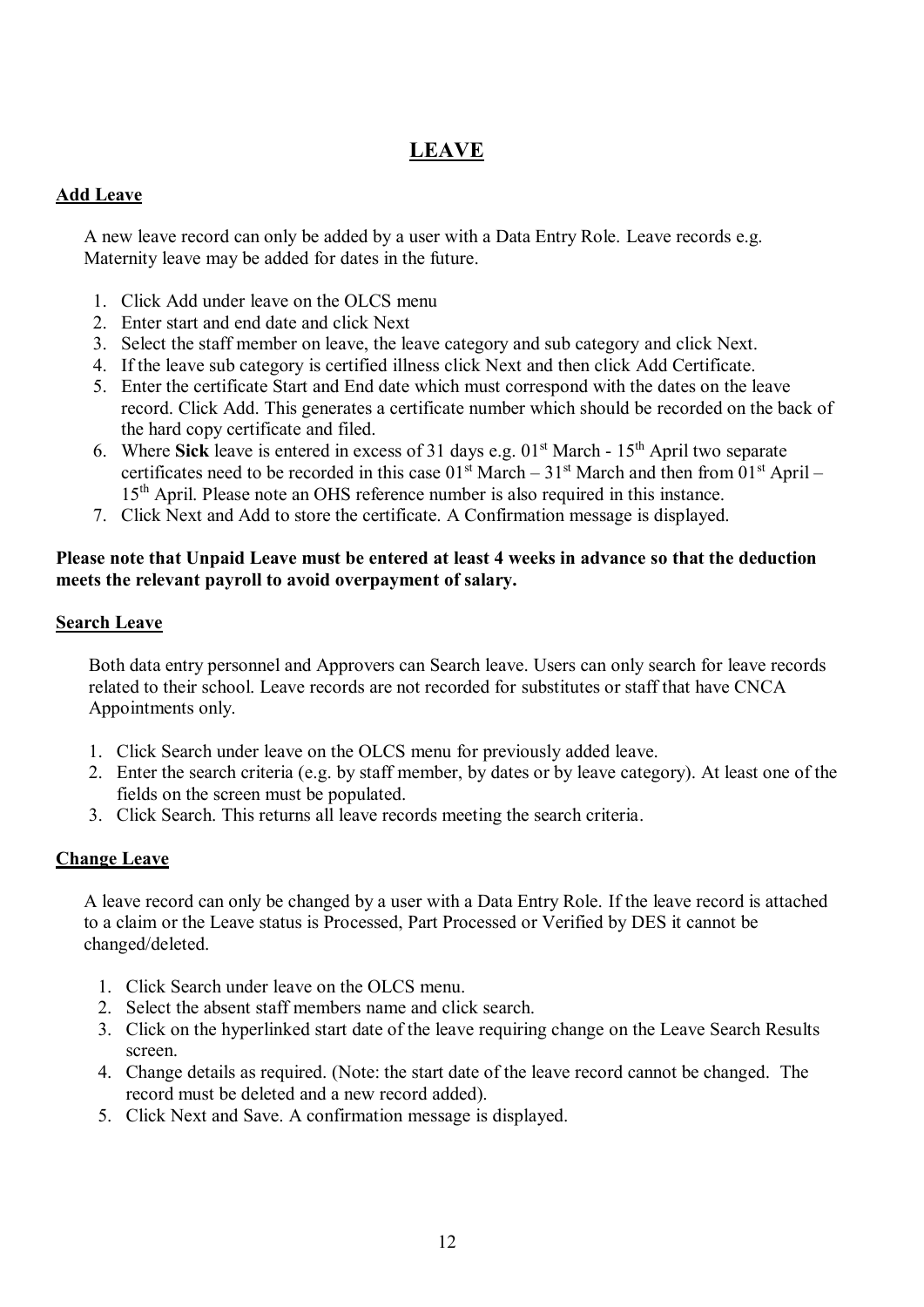#### **Extend an existing leave record**

- 1. Search staff member on leave. In the leave search results click on the hyperlinked Start Date to change the existing leave record.
- 2. Extend the end date and click Next. Click Save at the end of next screen.
- 3. If the leave record to be extended is Certified Sick Leave click Next and Add Certificate.
- 4. A new Certificate must be added for the extended period of the leave.
- 5. Enter the Start and End Date of the extended record. Click Add.
- 6. Click Next at the end of the screen and click Save at the end of the following screen.

#### **Delete Leave**

A leave record can only be deleted by a user with a Data Entry Role where the leave has been entered for the incorrect staff member or incorrect dates and there are no claims attached.

- A **paid** leave record may be deleted once there are no claims attached.
- An **unpaid** leave record may be deleted where the status of the leave is Verified by DES.
- An **unpaid** leave record cannot be deleted and replaced on the closing date of your Payroll (these dates are displayed on the Landing Page).
- If the leave record has a **claim attached** it cannot be deleted by a school user. Where this arises please contact the relevant payroll area in the Department.
- 1. Click Search under Leave on the OLCS menu. Select the Staff Member and click Search.
- 2. Click on the hyperlinked start date on the leave search results screen.
- 3. Click Next which will display a Delete Leave Record screen where you must confirm if you wish to delete the leave.
- 4. A Confirmation message is displayed once the leave is deleted.

## **Cancel Leave (Department User Only)**

A leave record that has the status of Processed or Part Processed cannot be cancelled by a school user.

In order to have the record cancelled complete the "Cancel Staff Member on Leave" request form which is located on the OLCS landing page in the Download Document Section and return to the relevant payroll in the Department.

## **Find Past Staff**

To add a leave record for a staff member who has ceased employment in your school:

- 1. Click on ADD under Leave on the OLCS menu
- 2. Click Find Past Staff which is next to the Staff Member drop down list on the Leave Add screen.
- 3. Enter the PPSN and click Search. This returns the past staff member in the search results.
- 4. Click on the hyperlinked PPSN. The staff member will be available for selection from the top of the Staff member drop down list on the Staff Leave Search screen.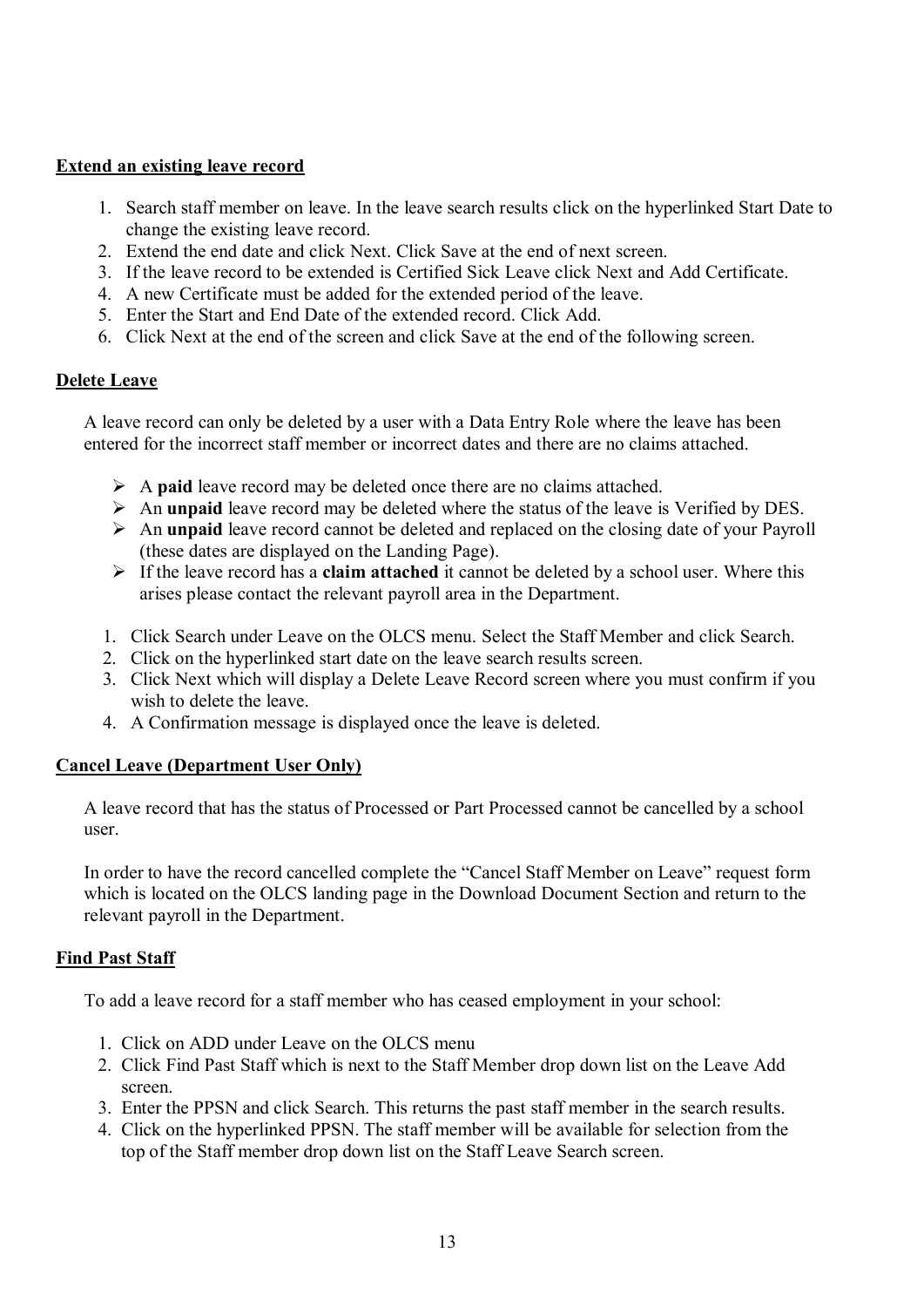# **NEW SICK LEAVE ARRANGEMENTS**

# **Extend Sick Leave**

- 1. Click Search under leave on the OLCS Menu
- 2. Select the Staff Member on leave and click Search
- 3. Click on the hyperlinked start date of the leave to be changed and the Change Leave Record screen is displayed
- 4. Change the end date of the leave to the required date and click next
- 5. Add a new medical certificate for the extended dates of the leave (i.e. if the previous leave had an end date of Friday the new cert must have a start date of the Saturday). Click add.
- 6. Click next at end of screen and then click save at end of following page. A confirmation message is displayed.
- 7. If the sick leave record is exceeding 28 days in the past year a referral must be made to Medmark to obtain an OHS number. This number is required to save the leave successfully.

## **Where a Staff Member exceeds their entitlement to sick leave on full pay**

- 1. Extend the sick leave record as above
- 2. Where the Staff Member is exceeding their entitlement to sick leave on full pay you will be asked has a referral been made to Medmark for Critical Illness – Yes or No
- 3. If "No" is answered to this question the system will automatically split the sick leave record to the appropriate rate of pay e.g. Sick Leave Half Pay or TRR Leave.
- 4. If "Yes" is answered to the Critical Illness question an OHS Referral Number and an OHS Approval Number must be entered in order for the system to award Critical Illness Full Pay.
- 5. If a referral for Critical Illness is made to Medmark and the medical criteria is not met the Employer has the option, having considered the questions asked on the system, to award Critical Illness in exceptional circumstances.

# **Where a Staff Member is on Half Pay or TRR Rate of Pay**

1. Where a Staff Member has a record of Sick Leave Half Pay or TRR Rate of Pay and continues to be absent a new leave record must be recorded from the next day (i.e. if the previous leave had an end date of Friday the new cert must have a start date of the Saturday).

## **For further information on entering Sick Leave please refer to the OLCS Help Menu located on the navy toolbar at the top of each page and select OLCS Revised Sick Leave Arrangements**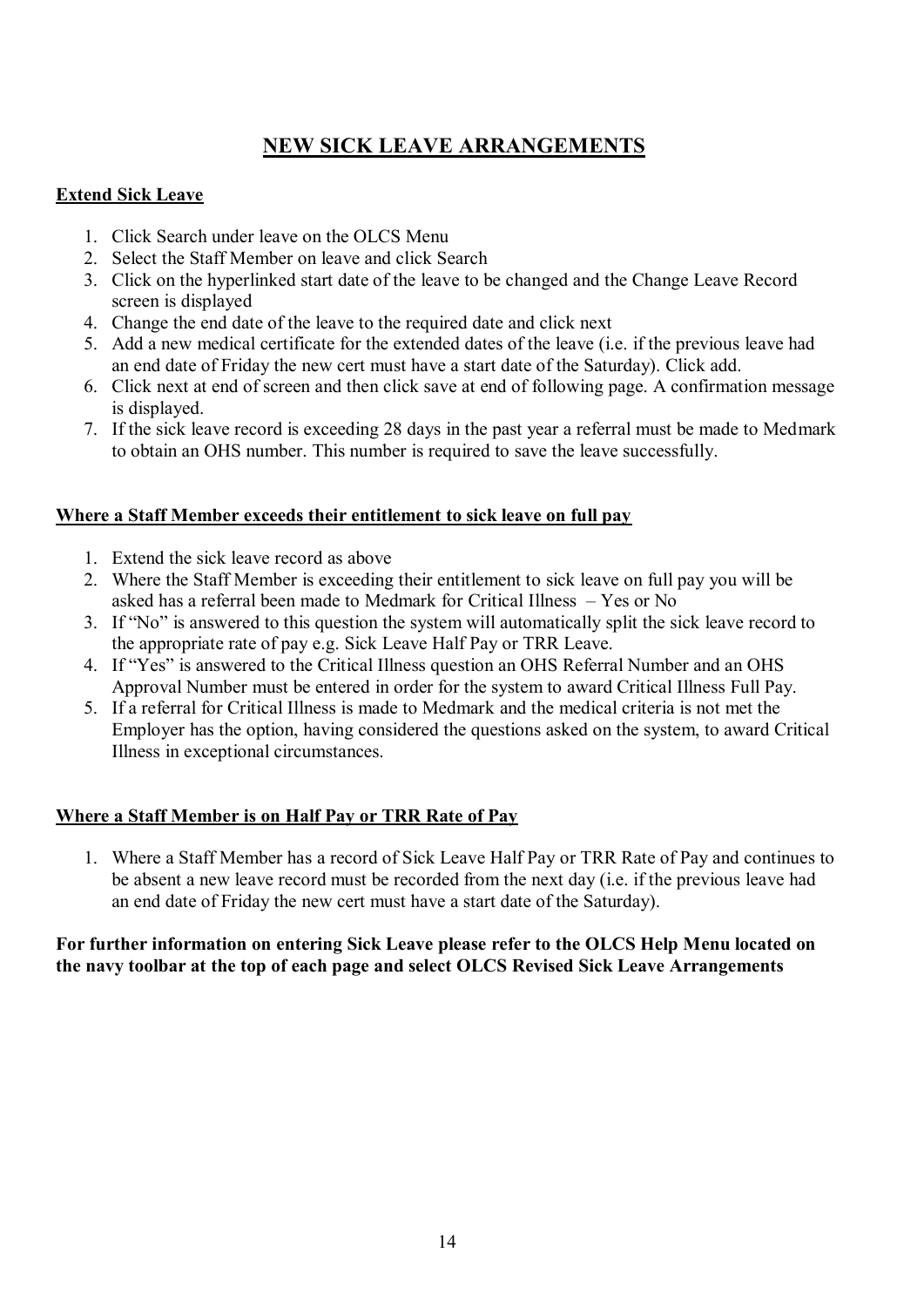# **ADD SUBSTITUTE TO SCHOOL SUBSTITUTE LIST**

## **Add/View & Remove Current Substitute**

Substitute has been previously set up. See Add Staff Member.

To add to the Substitutes List:-

- 1. Search for the substitute under Staff on the OLCS menu
- 2. Enter PPSN and click Search. The staff members personal details are returned.
- 3. Tick the radio button on the Staff Results screen and click the Add to Substitute List. The Confirmation message is displayed.
- 4. Substitutes can be viewed by clicking the View Current Substitutes on the OLCS menu. This screen can also be used for adding substitutes to the list by clicking Add to List button.
- 5. To remove a substitute from the list, tick the check box and click Remove. Substitutes who have unprocessed claims cannot be removed and no check box will be displayed.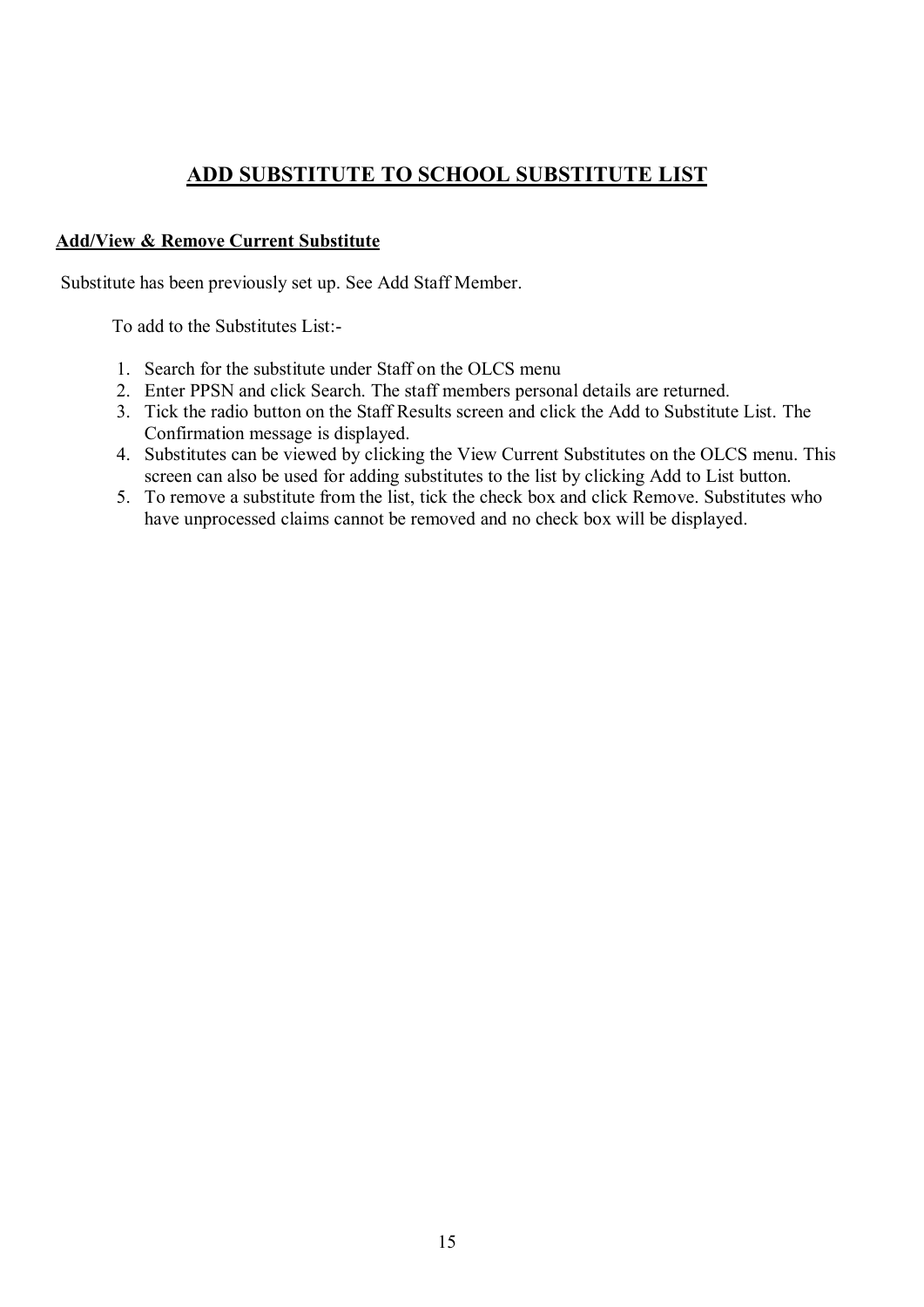# **CLAIMS**

# **Please note that the closing date and payment date for latest payroll periods are highlighted on the homepage of OLCS**.

# **Add Claim**

# **A claim can only be added by a user with a Data Entry Role.**

- 1. Click on Add under Claims on the OLCS menu. This opens the Staff Leave Search screen.
- 2. Select the staff member from the drop down list. Click Search which returns all leave records previously added for that staff member.
- 3. Tick the Radio button beside the appropriate Leave Record
- 4. Click on Add Claim to Grid. This opens the grid which contains a list of previously added Substitutes in a drop down list. Select the week required from the calendar drop down list and Click on Select Week.
- 5. Complete the Claim Grid by selecting the relevant substitute for the class period/day requiring Substitution.
- 6. Where a registered teacher is not available, an unregistered teacher may be employed under the limited exceptions for no more than 5 consecutive school days and the "5 day rule" box must be ticked. **Please note that the "5 day rule" box for Post Primary Teachers is only displayed once Calculate Claim has been selected.**
- 7. When the grid has been completed, two options are available:
	- i. Click Save. The record is saved to the Work in Progress Worklist
	- ii. Click Calculate Claim. Tick the radio button and Send to Approver
- 8. All claims saved to the Work in Progress can be sent to the Approver by ticking the tick box(s) or by clicking the Select All option.

# **Copy Claim**

- 1. If the staff member on leave record consists of a number of weeks and the claim details are the same a claim can be copied from one week to the next.
- 2. To copy a claim the initial week of the claim must be processed (payment generated by Department's payroll).
- 3. Follow steps from 1 to 3 above.
- 4. Click Add Claim to Grid. This opens the grid with the previously processed week with contents greyed out.
- 5. Select the start date of the next week from the calendar drop down list at top of screen and click Select Week.
- 6. Click Copy Claim. The claim details from the previous week will be populated into the selected week.
- 7. Click Calculate Claim, tick the radio button and then click Send to Approver.

# **Search for a Claim**

- 1. Click on Search under Claims on the OLCS menu.
- 2. Enter the search criteria. Click Search. Claims with matching criteria are returned.
- 3. Click on the hyperlinked Claim ID to view the claim details.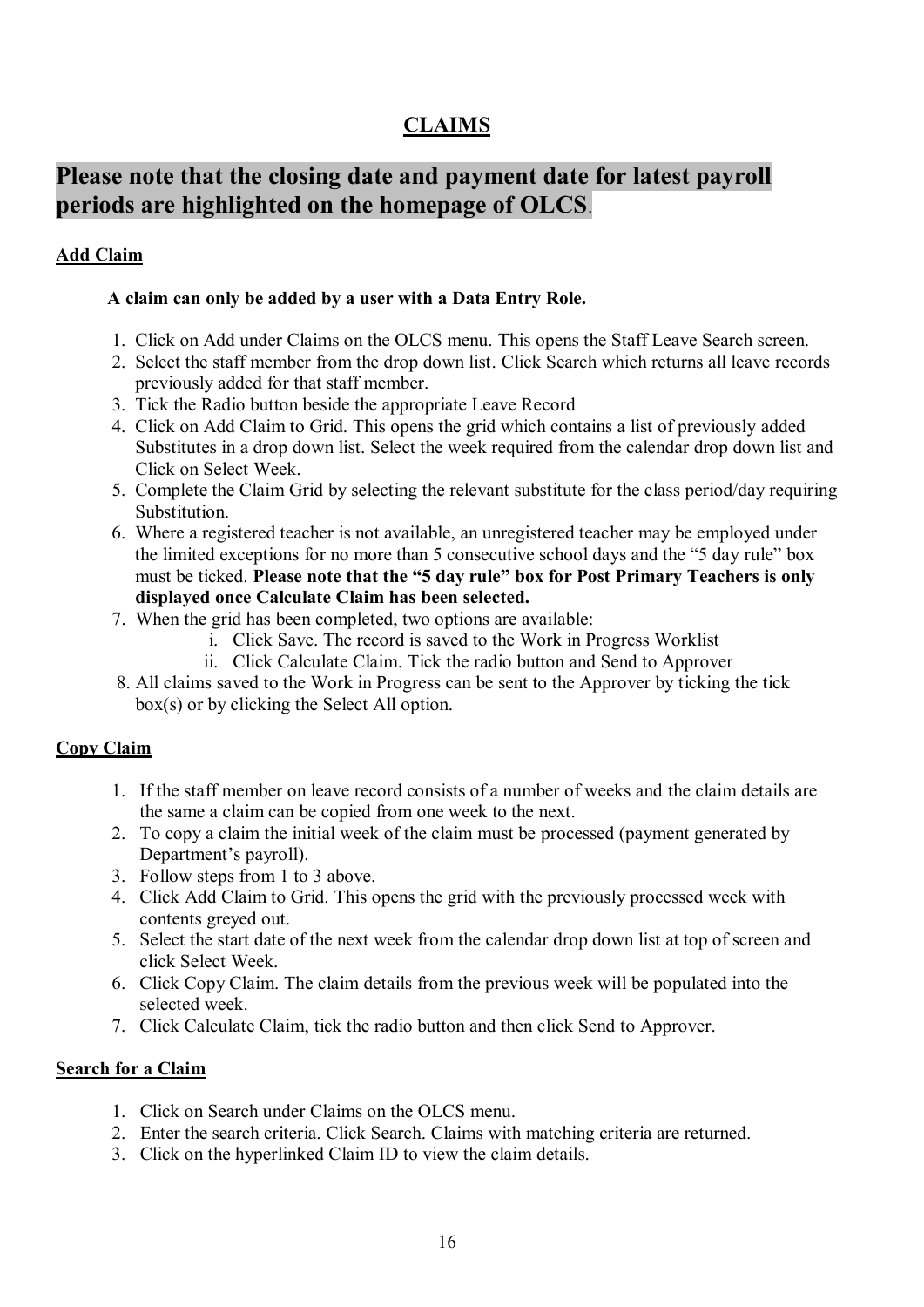# **Change a Claim**

**Please note that no change can be made to a "Processed" record. A Claim cannot be changed if it has been sent to the Approver or DES**. **It must first be recalled/ Rejected by the Approver and may then be accessed in the Error Report. Only claims with a status other than "Processed" will be returned.** 

- 1. Click on the hyperlinked Claim ID which requires amendment from the Work in Progress where the claim has not been sent for Approval or from the Error Report where the claim has been recalled from DES or rejected by the Approver.
- 2. The grid with the existing claim is displayed. Make appropriate changes.
- 3. Click Save or click Calculate Claim which validates the claim. Tick the check box and click Send to Approver.

# **Delete a Claim**

**Please note that no deletion can be made to a "Processed" record. A Claim cannot be deleted if it has been sent to the Approver or DES**. **It must first be recalled/ Rejected by the Approver and may then be accessed in the Error Report. Only claims with a status other than "Processed" will be returned.** 

- 1. Tick the tick box of the claim to be deleted from the Work in Progress where the claim has not been sent for Approval or from the Error Report where the claim has been recalled from DES or rejected by the Approver.
- 2. Click on Delete.
- 3. A confirmation message is displayed.

## **Approve a Claim**

- 1. The Approver clicks on the Approver's Worklist on the OLCS menu.
- 2. Click on the Claims tab of the Worklist.
- 3. To view the claim, click on the hyperlinked Claim ID and click Send to DES. Click Reject if you are not satisfied and the claim is returned to the Data Entry Error Report Worklist.
- 4. If you do not wish to view the claim two options are available:
	- i. Tick the checkbox beside the claim on the Worklist and click Send to DES.
	- ii. Select "Check All" and click Send to DES. **It is mandatory to complete the**
	- **checks in relation to specific circulars so that the claims will progress to DES.**
- 5. A confirmation message is displayed.

## **Recall a Claim from the Department**

- 1. The Approver clicks on the Approver's Worklist on the OLCS menu.
- 2. Click on the Claims tab of the Worklist.
- 3. Select Recall from the drop down list and click Select.
- 4. All claims where a recall can be requested are displayed.
- 5. Tick the check box of the claim to be recalled and click Recall from DES. A confirmation message is displayed. Recalled claims will be returned to the Error Report Worklist the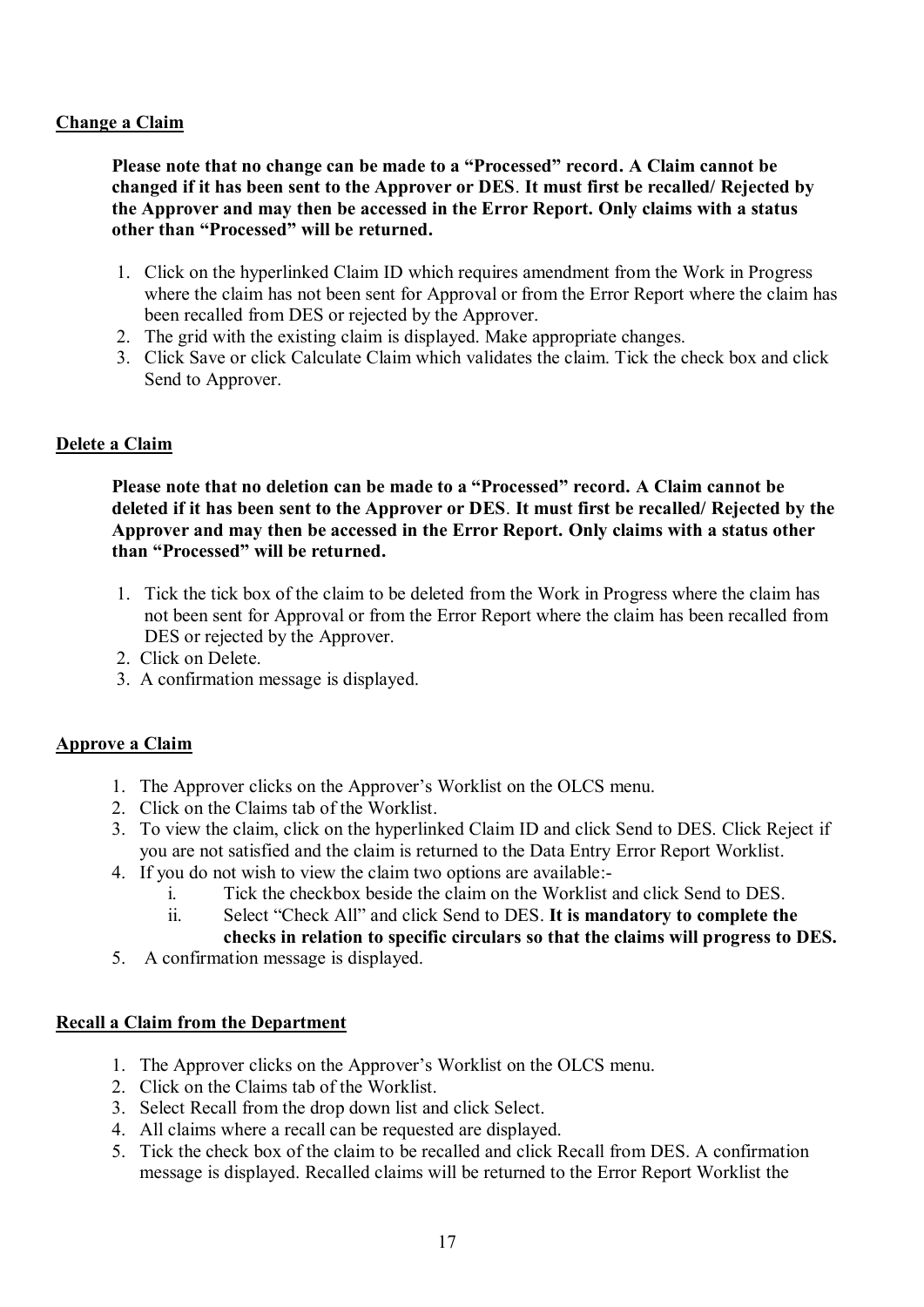following day. Only claims with a status other than "Processed" will be returned. Claims cannot be recalled on the closing date of a Payroll. Closing dates of payroll are displayed on the Landing Page.

#### **Cancel Claim (Department User Only)**

A claim that has the status of Processed cannot be cancelled by a school user.

In order to have the claim cancelled complete the appropriate request form "Cancel Primary Claim" or "Cancel Post Primary Claim" which are located on the OLCS landing page in the Download Document Section and return to the relevant payroll in the Department.

#### **Find Past Staff**

To add a claim against a leave record of a staff member who has ceased employment in your school:

- 1. Click on ADD under Claims on the OLCS menu
- 2. Click Find Past Staff which is next to the Staff Member drop down list on the Claims Search screen.
- 3. Enter the PPSN and click Search. This returns the past staff member in the search results.
- 4. Click on the hyperlinked PPSN. The staff member will be available for selection from the top of the staff member drop down list on the Staff Leave Search screen.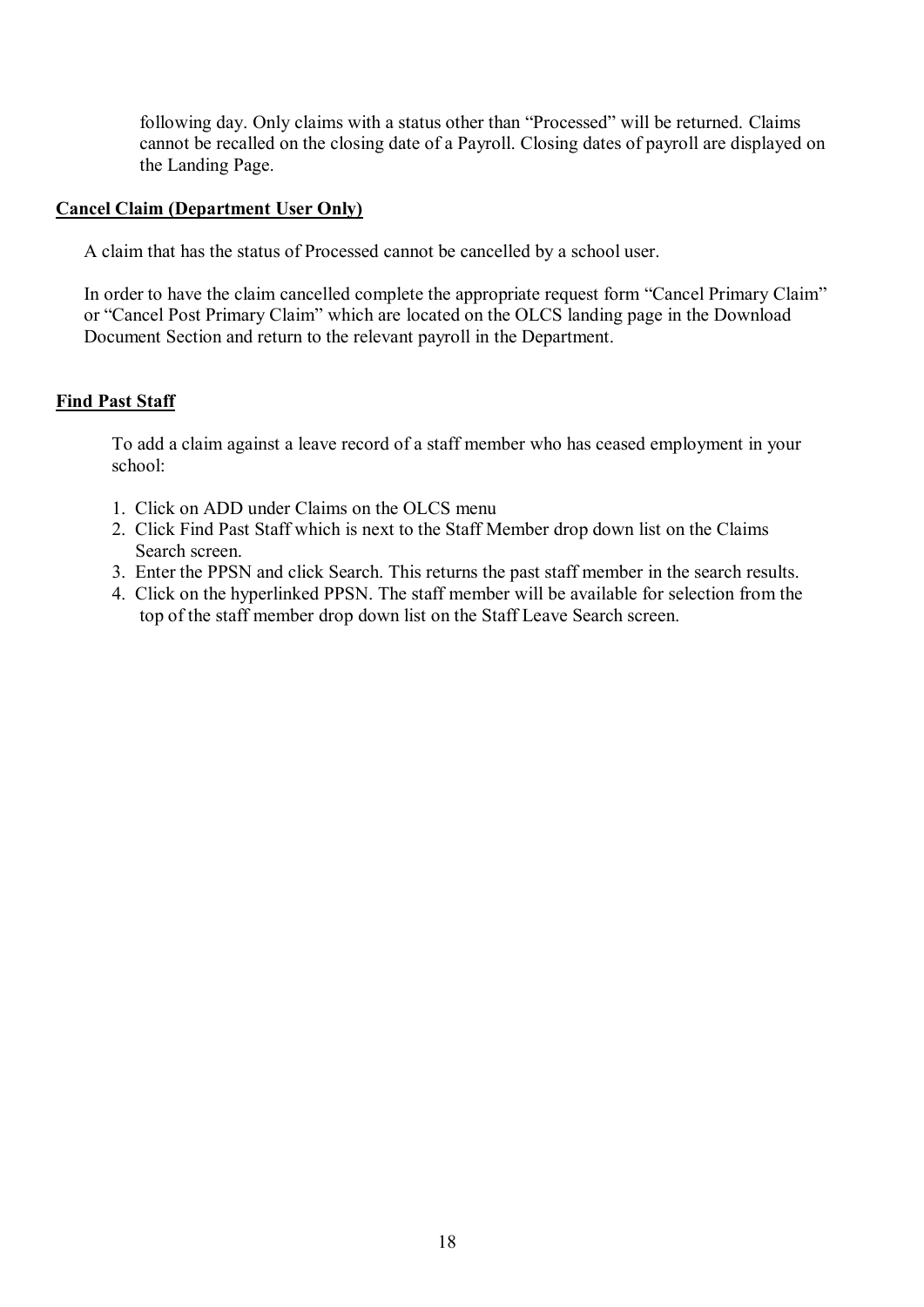# **ALLOCATIONS**

## **Time Allocations**

- 1. Click Time Allocations Search on the OLCS menu.
- 2. Select the School Year and Position Type from the drop down menus and click Search.
- 3. The Time Allocation Search Results screen is displayed with the relevant information.

# **CNCA Appointments (Part-Time Hours)**

## **Add Casual/Non Casual Appointment**

#### In order to add a CNCA Appointment a Time Allocation is required.

- 1. Click on Add under Appointments on the OLCS menu.
- 2. Enter the PPSN and click Search which will return the staff member in the search results.
- 3. Tick the Radio button and click Add Appointment.
- 4. Select Position Type from the drop down list.
- 5. Select Status of Non Casual from the drop down list.
- 6. Select the relevant week from the drop down calendar list and click Select Week to display the daily grid.
- 7. Complete the grid by entering the relevant number of hrs/mins per day for that week.
- 8. Click Send to Approver and a confirmation message is displayed.

# **Search Casual/Non Casual Appointment**

- 1. Click on Search under Appointments on the OLCS menu.
- 2. Enter the search criteria. Click Search. Appointments with matching criteria are returned.
- 3. Click on the hyperlinked Start Date to view the details.

## **Change a Casual/Non Casual Appointment**

A Casual/Non Casual Appointment cannot be changed if it has been sent to the Approver or DES. It must first be Recalled/Rejected by the Approver and may then be accessed in the Error Report or by searching for the Appointment.

- 1. Click on the hyperlinked Start Date to view the details in the error report
- 2. Make necessary changes and click Save.
- 3. A confirmation message is displayed. The record is automatically sent to the Approver's Worklist.

# **Recall a Casual/Non Casual Appointment**

- 1. Click Approvers Worklist and select the Appointments tab.
- 2. Choose Recall from the drop down list and click Select. This returns all appointments which can be recalled. An appointment cannot be recalled on the payroll closing date.
- 3. Tick the check box of the appointment to be recalled and click Recall from DES. (Recalled appointments will be returned to the Error Report Worklist the following day)
- 4. A confirmation message is displayed.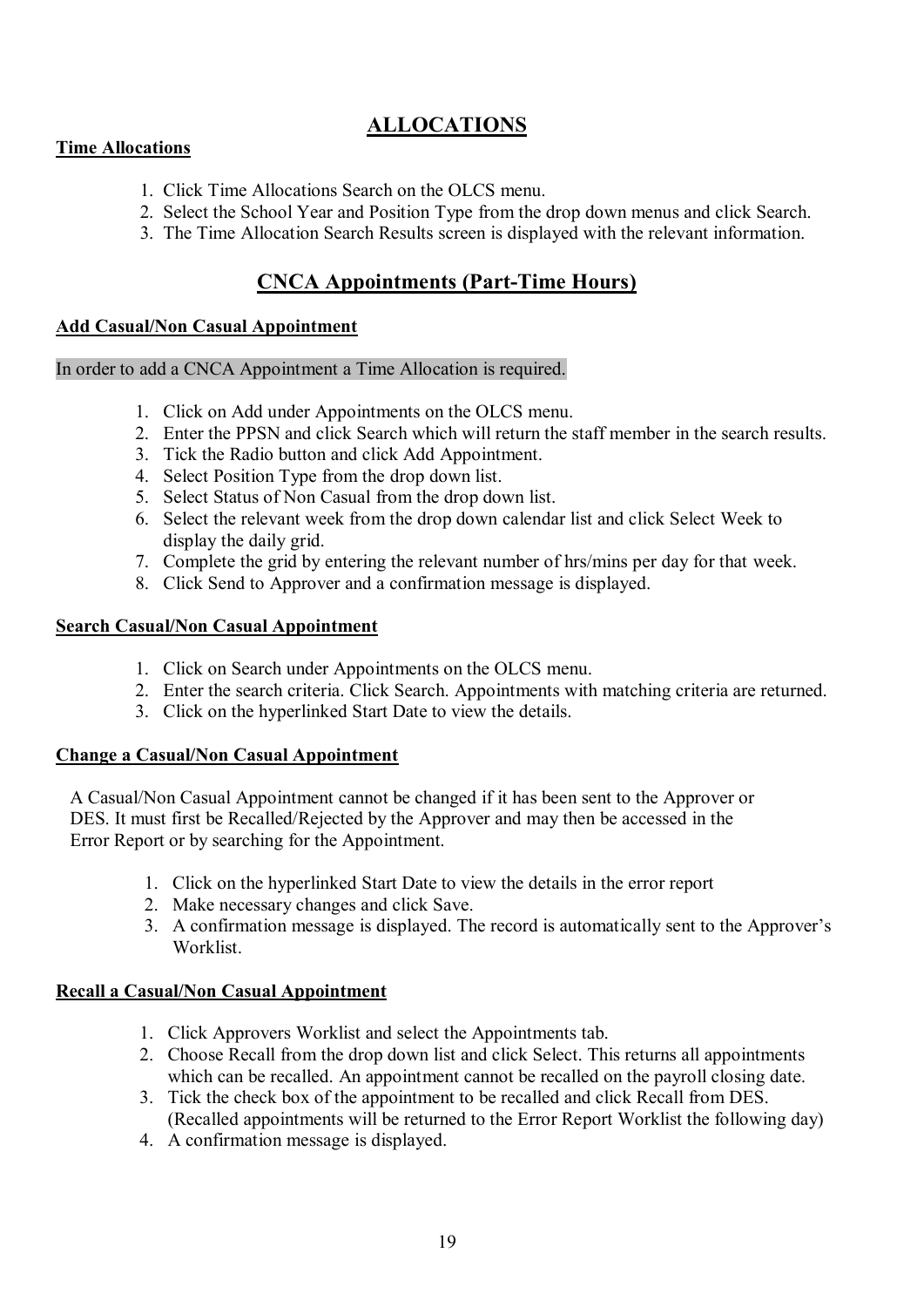## **Delete a Casual/Non Casual Appointment**

 A Casual/Non Casual Appointment cannot be deleted if it has been sent to the Approver or DES. It must first be Recalled/Rejected by the Approver and may then be accessed in the Error Report.

- 1. Click on the hyperlinked Start Date to view the details in the error report.
- 2. Click Delete to remove appointment.
- 3. A confirmation message is displayed.

## **Approve an Appointment**

- 1. The Approver clicks on the Approver's Worklist on the OLCS menu.
- 2. Click on the Appointments tab of the Worklist.
- 3. To view the Appointment, click on the hyperlinked Start Date. Click Send to DES. **It is mandatory to complete the checks in relation to specific circulars so that the Appointment will progress to** DES.
- 4. Click Reject if you are not satisfied and the Appointment is returned to the Data Entry Error Report Worklist.
- 5. If you do not wish to view the Appointment tick the checkbox(s) on the Worklist and click Send to DES. **It is mandatory to complete the checks in relation to specific circulars so that the Appointment will progress to DES.**
- 6. A confirmation message is displayed

# **Cancel Casual/Non-Casual Appointment (Department User Only)**

An Appointment that has the status of Processed cannot be cancelled by a school user.

 In order to have the appointment cancelled complete the "Cancel Casual/Non Casual Appointment" form which is located on the OLCS landing page in the Download Document Section and return to the relevant payroll in the Department.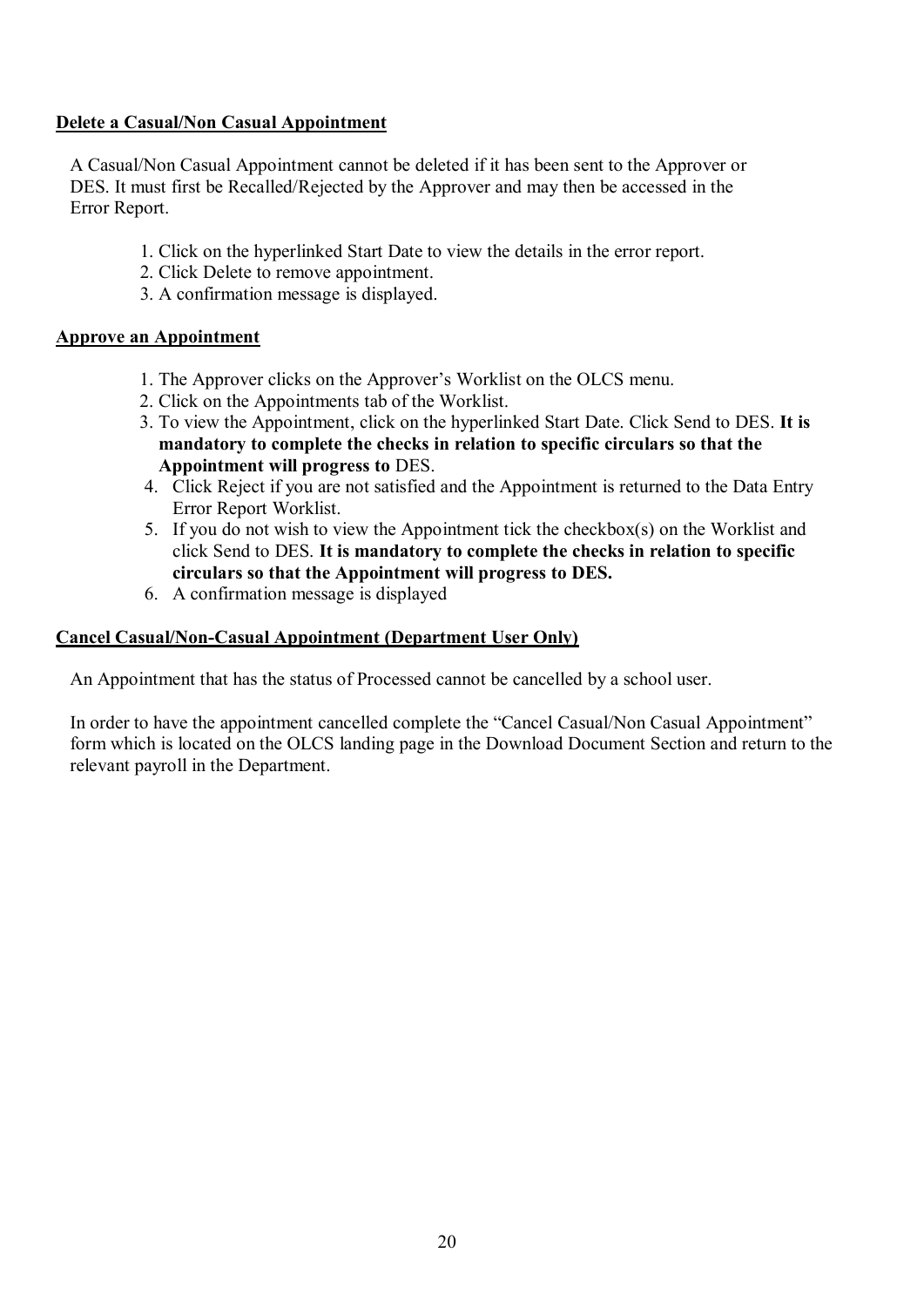# **OFFLINE REPORTS**

# **Please note these reports run overnight**

- 1. Click Reports Generator under Reporting on the OLCS menu.
- 2. Select the Report Name from the drop down menu.
- 3. Click Once Off or Recurring. (If Once Off leave Frequency blank)
- 4. Select Report Frequency. If recurring weekly the user must select the day of the week the Report should run. If monthly the user must select the monthly recurrence patterns.
- 5. Click Next.
- 6. If Recurring is selected enter Range of Recurring Start and End Date. This date must be today's date or a future date and will run on the selected date within each week(s)/ month(s).
- 7. Enter the Report Start and End Date. These dates may be the same as the recurring dates or past dates which can be used to access historical data. Click Next.
- 8. Click Save.
- 9. A confirmation message is displayed
- 10. The Report is processed over night and can be viewed next day by accessing the Report Window.

## **View Report**

- 1. All Reports are generated in PDF format. In order to View/Print a Report an Adobe Acrobat Reader must be installed.
- 2. Go to Offline Reports and select Reports Window. This shows all completed Reports.
- 3. Click on the hyperlinked Report Name to View/Save/Print the Report.
- 4. Click Close to return to Reports Window.

## **Delete Report**

- 1. Click Reports Window under Offline Reports.
- 2. Tick the checkbox of the report that is no longer required and click Delete.
- 3. A confirmation message is displayed.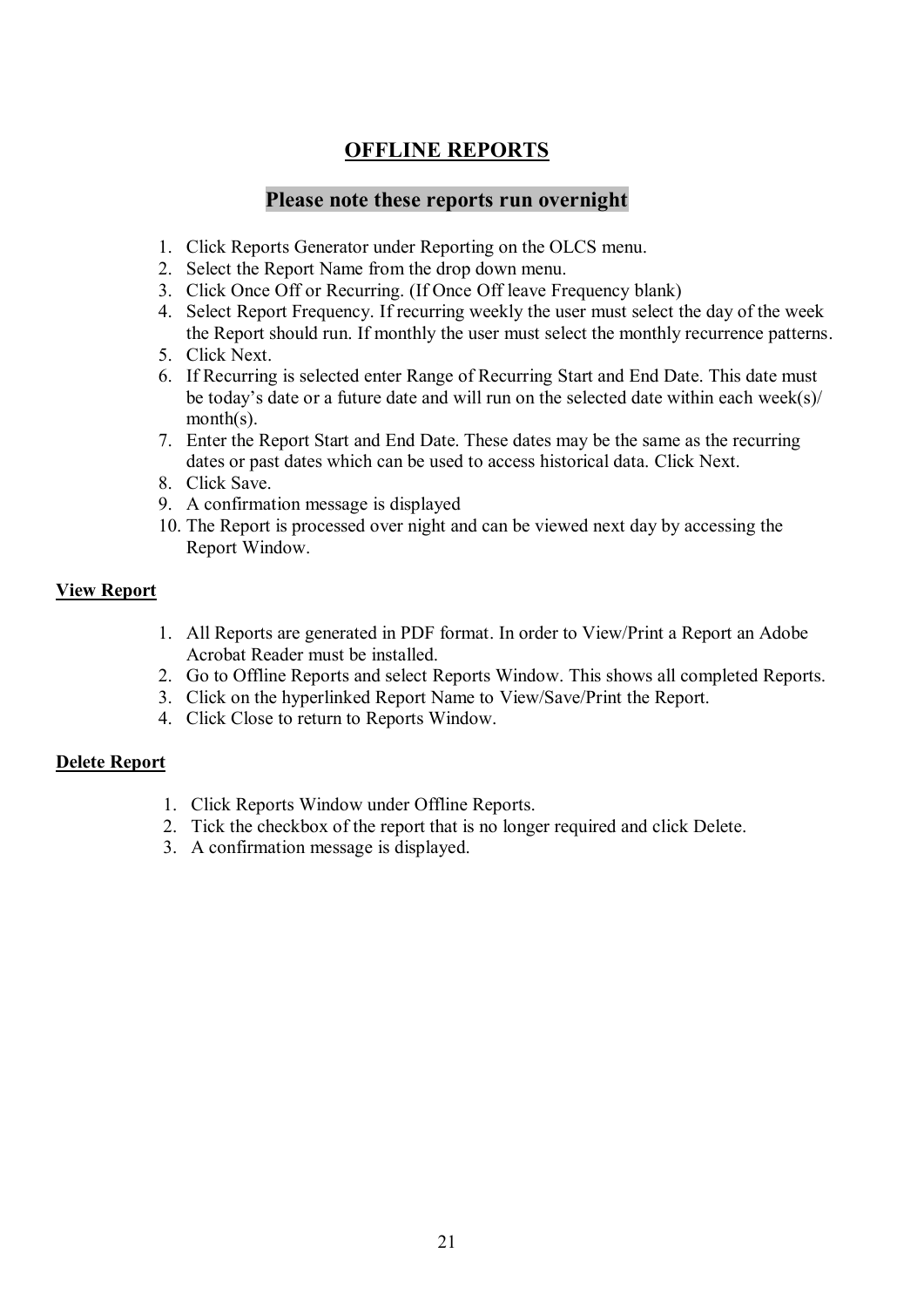# **Online Reports**

# **Claims/Appointments/Leave Keyed**

## **This Report is to assist the Data Entry person to access data keyed for a specific period.**

- 1. Under the heading Online Reports Click Claims/Appointments/Leave keyed.
- 2. Input PPSN if the report is required for one staff member and From Date and To Date for the period in which Claims/Appointments/Leave was **keyed**. If the report is to cover all staff members then the PPSN is not input.
- 3. Click on drop down menu to choose either Claims/Appointments/Leave.
- 4. Click on Search.
- 5. Results of all data keyed for the specified period will returned.

#### **Sick Leave Individual Report**

- 1. Under the heading Online Reports click Sick Leave Individual Report.
- 2. Input PPSN, enter From Date and To Date for period required.
- 3. Click Search.
- 4. A record of all sick leave between these dates will be displayed.
- 5. If PPSN is input and no dates are entered a report of all sick leave records spanning the past 4 years will be displayed.

#### **Sick Leave Letters**

#### **This letter can be generated and issued to the absent staff member (if required)**

- 1. Under the heading Online Reports click Sick Leave Letters.
- 2. Enter PPSN and Click Next
- 3. Select Letter Type from Drop Down menu
- 4. Click Print and the letter will be displayed.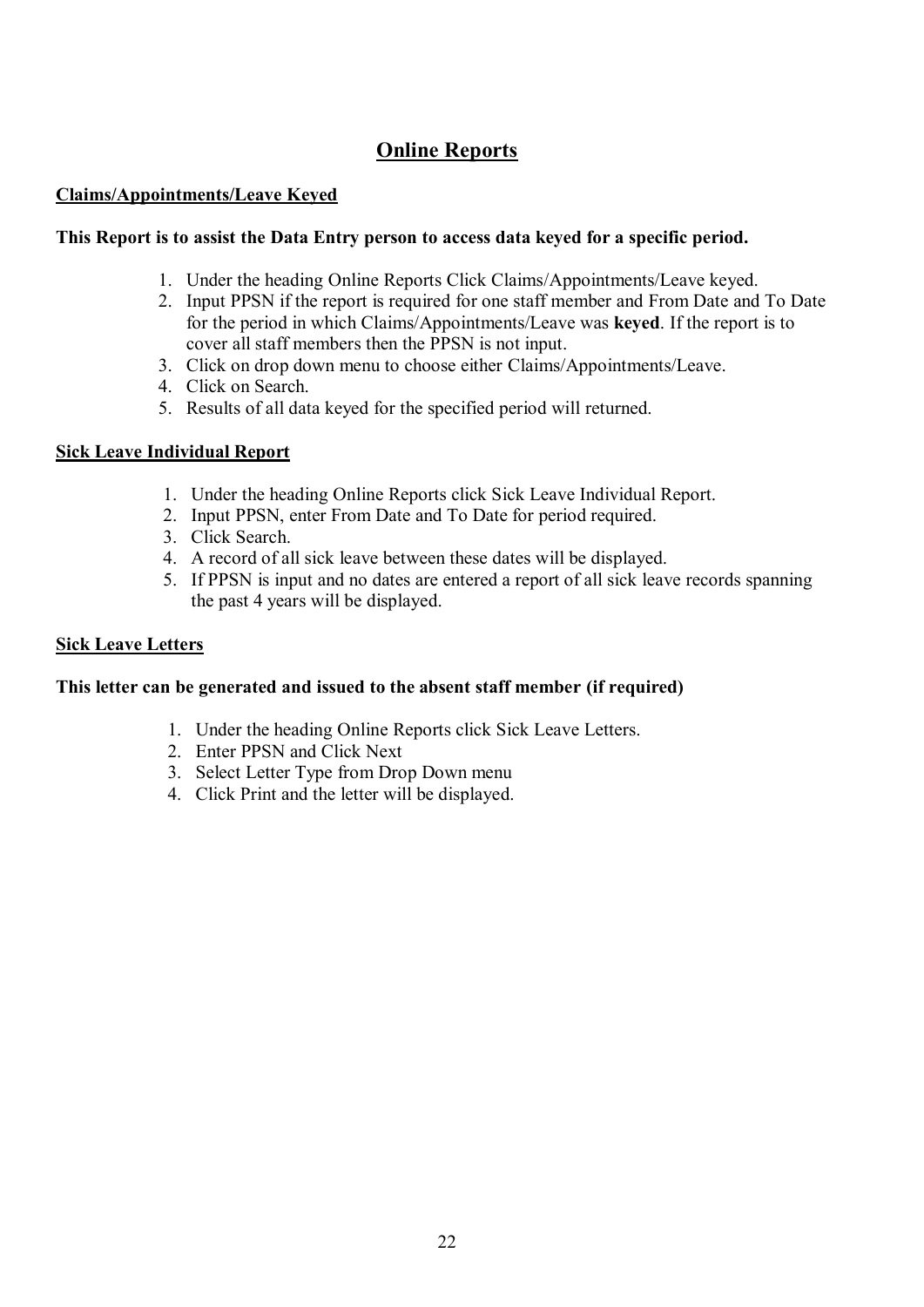# **LOCAL ADMINISTRATOR**

# **Account Locked.**

**Where a Data Entry Person who has a previously recorded email address has 3 incorrect attempts at login an automatic email with a randomly generated password will be sent to the email address on record. The new password will be contained within double quotes. An e-mail also generates to the Approver to inform them that the data entry account password has been reset. If this is in order no further action is required. If this is not in order please contact the Department.** 

## **Where a Data Entry Person with no email address on record has 3 incorrect attempts at login their password can be reset as follows:-**

- 1. Click on Users ( side menu )
- 2. Enter the User Id in the Login field or PPSN of person whose account is locked.
- 3. Click Search.
- 4. Click on the radio button and click Reset User Password.
- 5. Enter New Password (must consist of at least 8 characters one of which must be numeric e.g. january1) and confirm. As the password is case sensitive the same format of upper/lower case letters must be used by the Data Entry Person when they attempt to login. On login they will be required to change their password.

#### **Reset User Account.**

# **Where the Personal details of the Data Entry Person do not match those recorded at the time of self-registration the users account must be reset prompting the user to Self-Register.**

- 1. Click on Users ( side menu )
- 2. Enter the User ID in the Login field or PPSN of person whose account is to be reset.
- 3. Click Search.
- 4. Click on the radio button and click Reset User Account.
- 5. Tick the Confirmation box.
- 6. Enter New Password (must consist of at least 8 characters one of which must be numeric e.g. january1) and confirm. The Data Entry Person will now need to complete Self-Registration.

## **Add A New User.**

- 1. Click on Users ( side menu )
- 2. Enter PPSN and click search.
- 3. A Message with no results found will be displayed. Click New.
- 4. Re-enter PPSN and complete user details on Section 1.
- 5. At Section 2 the Login Id for the new user is displayed. Enter a Password for this user. (must consist of at least 8 letters and 1 numeric e.g. january1).
- 6. At Section 3 Select User Role(s) and Click Add Role.
- 7. Section 4 displays the Role(s) added. If the incorrect role has been selected it can be removed
- 8. Click Add once you are satisfied the correct role(s) have been selected.
- 9. A Confirmation message is displayed.